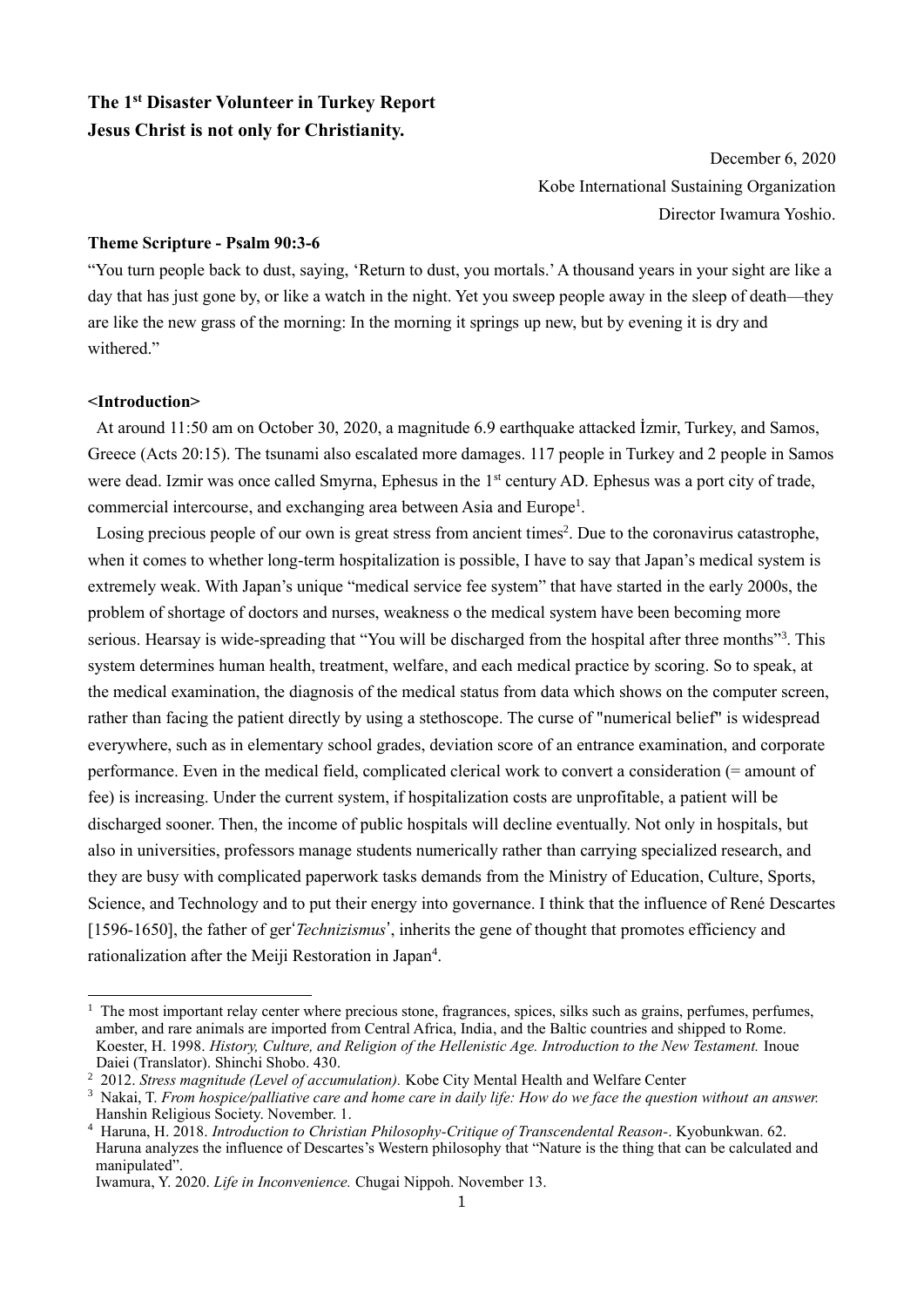Probably the medical measures of coronavirus are also behind the real situation.

In Turkey, like many countries such as Japan and Western countries, the "number of infected people" including those who received a positive result for PCR without any symptoms was announced on November 25, during our visit. The resulting number of infected people was  $28,351<sup>5</sup>$ . The number is the  $1<sup>st</sup>$  in Europe and the 3<sup>rd</sup> in the world. The number of deaths per day announced on the 25<sup>th</sup> was 168, and it was the highest ever. A cumulative sum of deaths become 12,840. The schools were once again started online lectures for all grades, and the restaurants were restricted to open for only takeaway and delivery service. The cinema theaters and soccer fields were closed.

# **Table of Contents**

**Part 1**

| (1) Turkey earthquake and tsunami                                  | 3  |
|--------------------------------------------------------------------|----|
| a. What is Turkey?                                                 | 3  |
| b. Why in Turkey?                                                  | 3  |
| c. Heart to orphans                                                | 3  |
| (2) Islamic world                                                  | 4  |
| a. Was there any danger?                                           | 4  |
| b. Departure                                                       | 4  |
| c. Arrival in Turkey                                               | 5. |
| (3) Be with orphans                                                | 6  |
| a. Visiting of evacuation centers                                  | 6  |
| b. Courtesy visit to Mr. Tunç Soyer, the collective Mayor of İzmir | 8  |
| c. Meeting with orphans                                            | 8  |
| Part 2                                                             |    |
| (1) What kind of place is İzmir?                                   | 10 |
| a. What is Ephesus?                                                | 10 |
| b. What is Diaspora?                                               | 10 |
| c. The destruction of Jerusalem – the end of the world.            | 11 |
| (2) From a binary opposition to the original text of the Bible     | 12 |
| a. Standards of the Primitive Christian Group                      | 12 |
| b. Asia is the primitive Christ community                          | 13 |
| c. The Christian world that has eliminated heresy                  | 14 |
| (3) Christianity in the Middle East                                | 17 |
| a. Arab Orthodox of 2000                                           | 17 |
| b. From Ecumenical to Ecumenicity                                  | 17 |
| c. "Kyosei ( $\# \#$ : Life together)" of people of the Book       | 17 |

<sup>5</sup> 2020. *The number of new COVID-19 infected people in Turkey: The number of infections increased sharply after revising the statistics of positive confirmation.* NHK. November 26.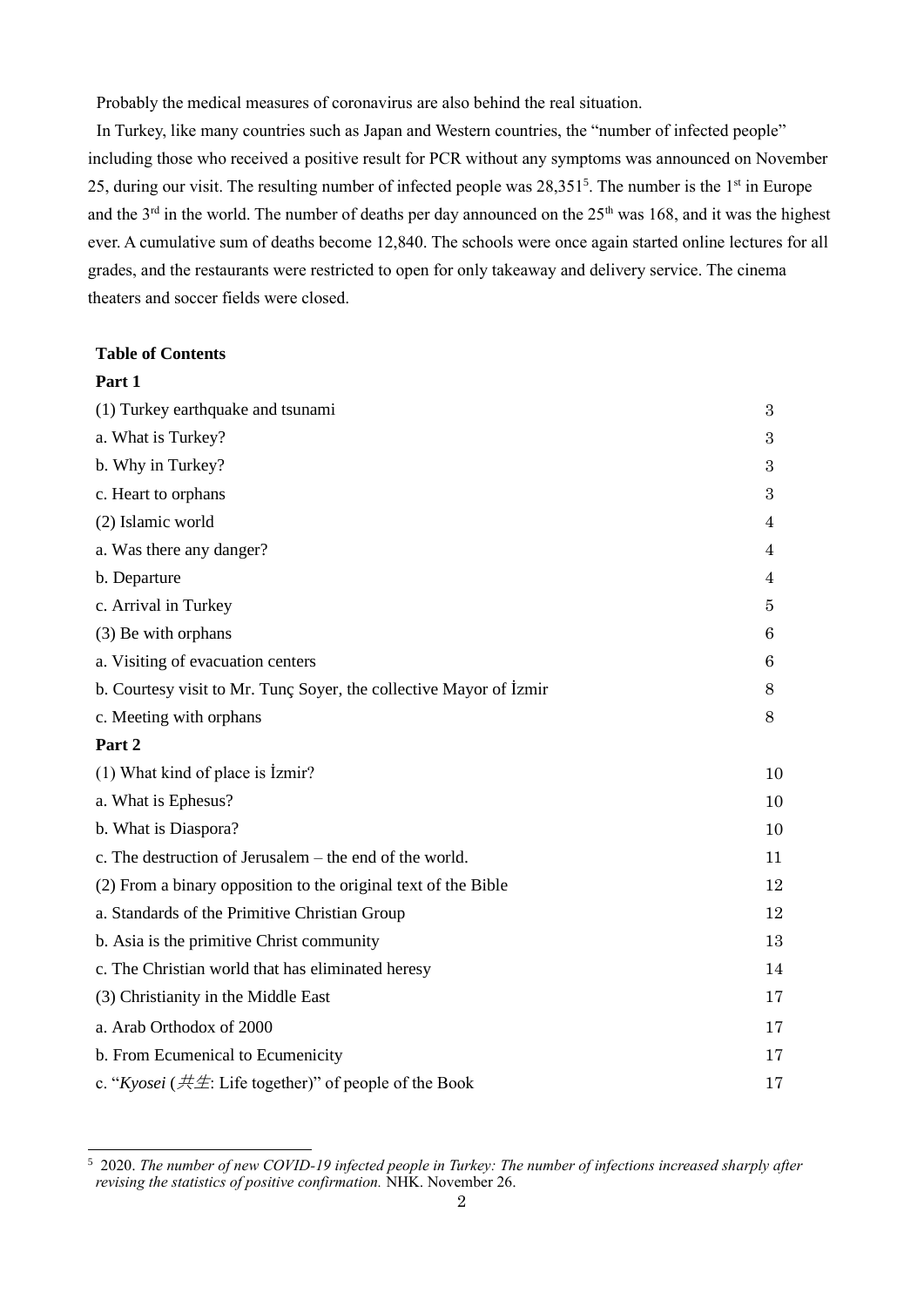## **Part 1**

#### **<Report>**

# **(1) Turkey earthquake and tsunami**

## **a. What is Turkey?**

Turkey exists in an Islamic world. Breaking news of the earthquake was announced on October 30. The BBC reported that a magnitude of 7.0 occurred in İzmir and 24 people were dead and 804 were injured. Turkey is the land of earthquake same as Japan. There was no definite information on whether international flights could reach Turkey from Japan and return to Japan because of the coronavirus catastrophe. When "the Ertuğrul Frigate Disaster (1890)", a warship of the Ottoman Empire (current Turkey) sank off at the coast of Kushimoto town Wakayama Prefecture, 69 people were rescued by the Japanese people and received treatments at a hospital in Cape Wada of Kobe, and they returned to their home from Kobe port. In return for this courtesy, Turkish Airlines rescued more than 200 Japanese who were left in Tehran during the Iran-Iraq War (1985). Therefore, Turkey has a deep relationship with Kobe City<sup>6</sup>.

#### **b. Why in Turkey?**

I can hear the moans of orphans under the debris and children who lost their parents. We were husband and wife without children, so we adopted a child and raised him. However, my real mother's love was far greater, and I could not do anything like a father to him. I was the worst husband and father who didn't care about his family. When our adopted child returned to his mother, there was no comfort to replace our feelings of forlornness in the empty space of our hearts, because of the sufferings from "*Shikuhakku* (四苦八苦: Eight) pains on Buddhism), *Shyoroubyoshi* (生老病死: birth, aging, sickness, and death), *Aibetsuriku* (愛別離苦: Departure or separation from one's loved ones)". My wife Kayoko almost lost herself. We went out to a nearby cheap hot spring place like a national residence together. However, even we saw the relaxing scenery of nature, the humanity of the people we met, and eat delicious food, our hearts never be filled. The days spent by the three of us as a family was a golden age in our lives. When I asked Kayoko, "When was the most enjoyable time in your life?", she clearly answered that "Well see…there are many, but the time we, three of us spent time in the congregation in Pittsburgh, Pennsylvania." I was surprised. It was the time when we were physically at the edge after doing evangelism of Jehovah's Witnesses, which is said to be heretical. Probably, we had been freed from the shackles of door-to-door evangelism visits. As the wife of the leader, she supported me to the best of my ability. Above all, I think that the visit to the United States by the three of us was the best reward for her from God.

### **c. Heart to orphans**

For me and my wife, we noticed that we become calm when we see children of similar age to our adopted child who is working hard at sports day, bazaar acting, and studying. We have started to participate in every activity of "*Uri Hakkyo*(우리 학교: Korean word for 'our school')", which exist on the south side of Nada Station in Kobe City with our church members. I feel like students at *Chōsen gakkō* (Korean school

<sup>6</sup> 2019. *Kobe Shimbun*. December 20.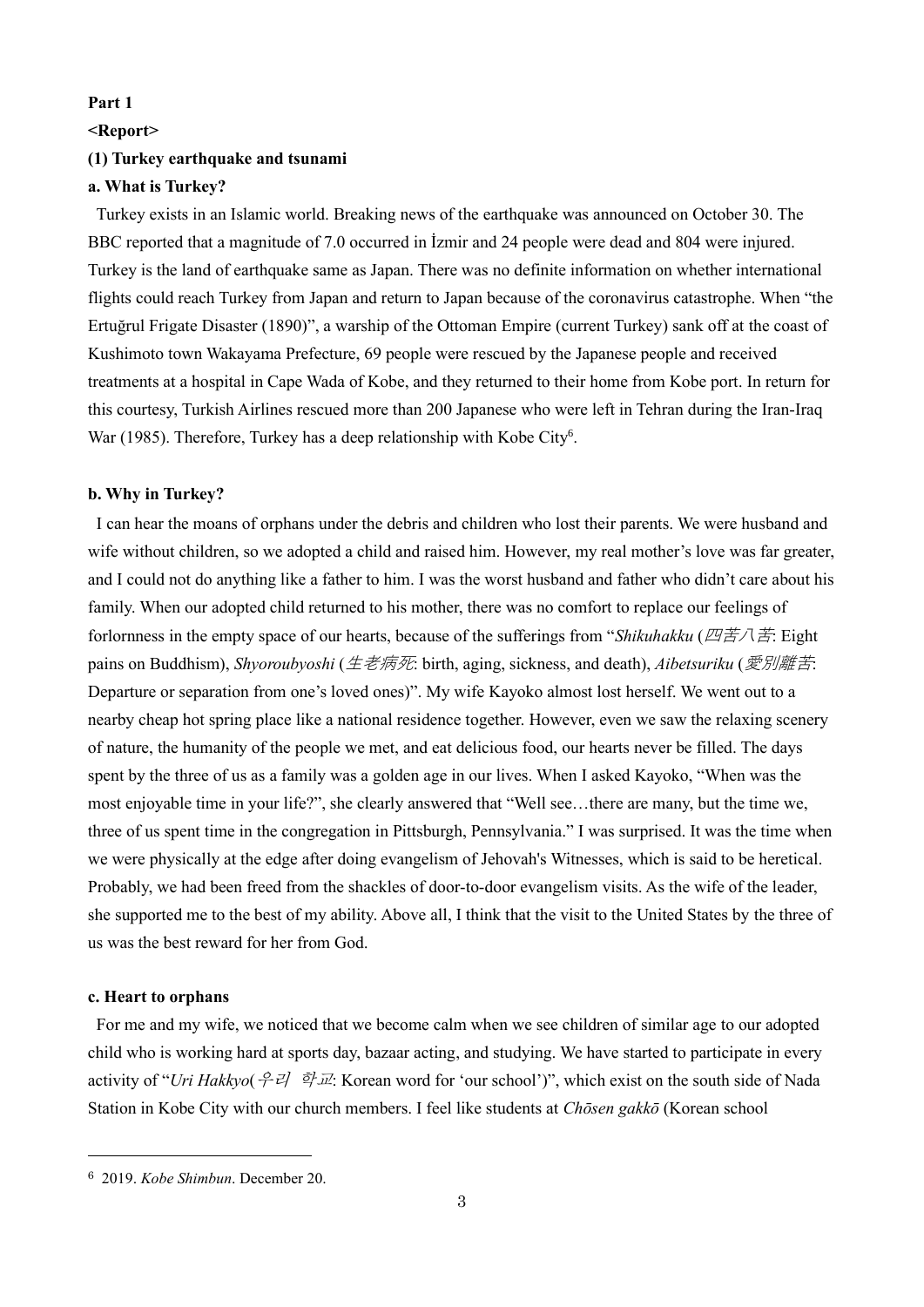sponsored by North Korea) as our own children. Kayoko's feeling was sensitive to the crying of orphans in Ishinomaki City Miyagi Prefecture, and children in the disaster areas of Vanuatu and Nepal in 2015. Not only in the disaster affected areas in Japan but also overseas, I could feel Kayoko's serious prayers from home for us, so that I can serve to work safely. In a mysterious way, I began to meet with the good people who build orphanages and care for children in other countries by crossing the borders.

#### **(2) Islamic world**

# **a. Was there any danger?**

Turkey exists in an Islamic world. We have been exposed to flood-like coverage of terrorism such as "ISIL (Islamic State in Iraq and the Levant)" in Syria for several years. Generally, the Japanese have the image that "Muslims are scary". Moreover, by the surge in the number of infected people through the third wave of the COVID-19, many people think that they cannot even go abroad. Moreover, since I am a pastor of a Christian church, general Japanese think that I have a hostile relationship against Islam. The pastors of the same Christian churches' response to me was that like I was a reckless one, as soon as they heard that I was going to visit Turkey.

#### **b. Departure**

There was no flight from Kansai to Narita Airport. We needed to reserve flights directly with airlines in Doha and Istanbul. We were not sure whether overseas flights from Narita Airport were available. We went to Narita by train from Haneda Airport, but we didn't see anyone look like an overseas traveler from the window. We were not sure whether flights are operating or not, but we just did it on the spot. The airport was very quiet like a ghost town and few people at duty-free shops and the boarding counter.



Terminal 2, Narita International Airport. November Duty-Free Shop, Narita International Airport. 22, 2020.

November 22, 2020.

On September 9, 2019, when we visited Indonesia for the 4th volunteer, due to the influence of Typhoon No.15, many flights at Narita Airport were delayed for arrivals and departures, so it was hard to walk through inside since many overseas travelers were sleeping on the floor. This time, no one knew if a flight would really take off even at the scheduled time. Only Qatar Airways was operating and 50 people were on a plane that normally for 300 people. Also, we were instructed to wear a face shield provided by Qatar Airways.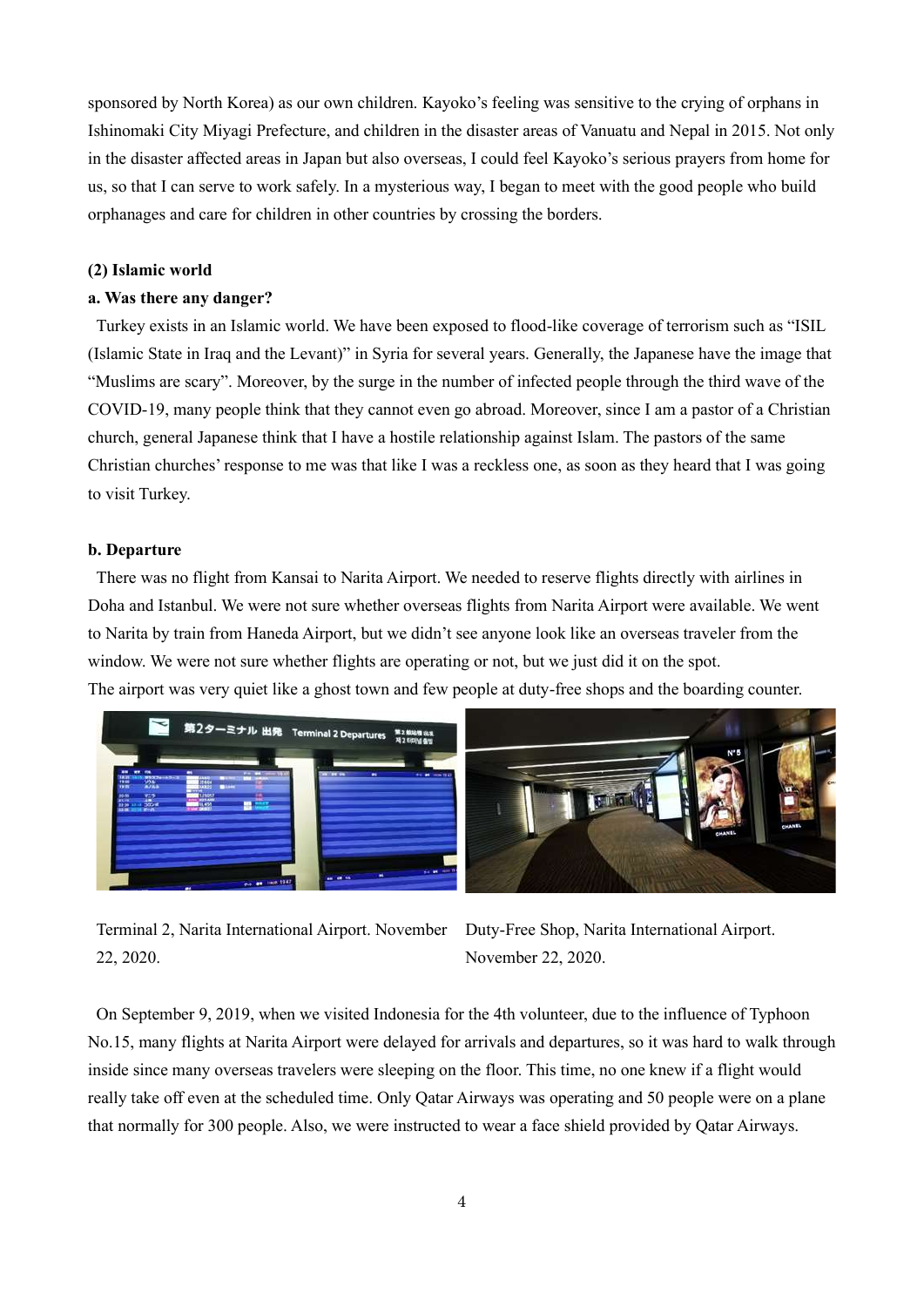| Maps<br><b>Your Destination</b><br><b>Ch</b> Autoplay |                                           |                |
|-------------------------------------------------------|-------------------------------------------|----------------|
| Istanbul D                                            | Tbilisi ·                                 |                |
| <b>Alimata</b><br>znir                                | <b>Baku</b> <sup>o</sup><br><b>erevan</b> | Ashkhabad      |
| <b>Athens Antalya:</b><br>Aleppo <sup>.</sup>         | Erbi<br><b>Rasht</b>                      | <b>Mashhad</b> |
|                                                       | <b>Baghdad</b>                            |                |
| Alexandria Amman <sup>o</sup>                         | Najaf ·                                   | <b>Isfahan</b> |
| Cairo<br>diam el-Sheikh                               | Basra Shiraz ·                            |                |
| Luxor*<br>Medina <sup>®</sup><br>Cufra ·              | Riyach . Doha &                           | Dubai          |

## **c. Arrival in Turkey**

If you see the Mediterranean Sea from the airplane window, you are in Istanbul. There was only one foreigner line at customs. We transferred to domestic Pegasus Airlines 7 times. When we completed every procedure at İzmir Airport, we felt to be released. At international cities where Europe and Asia exchange, you definitely see Chinese and Korean businesspeople in suits.

But this time is, there were only the Turks. I lost my words because I had a hard time to communicating in English. I felt as if I had landed on another nebula. It takes 45 minutes from the airport to downtown. I was overwhelmed by the city of İzmir, look from the train window, since it is the 3rd largest city with wide modern roads and high buildings that are more than Beirut in Lebanon. Turkey, which is founded in 1923, has made a leap forward to become a major power in the Middle East<sup>7</sup>.

Since it is a volunteer visit, it has nothing to do with luxury hotels, rich meals, and comfort. Normally, we head to the poor slums first and spend our time in a sleeping bag. However, only this time, we made a reservation directly from Kobe to an inexpensive apartment near the disaster area. We cook for ourselves. After we putting our luggage such as handmade masks in the room, we immediately went out to the disasteraffected area, Bayrakli.



It is the real fact to make us realize that no matter how we pursue comfortableness in our modern time's life, we are powerless. Extreme accomplishment for advances in transportation, telecommunication, and civil engineering technology requires us that we must learn to pay a great price for that. Bayrakli. November 23, 2020.

<sup>7</sup> Imai, K. 2017. *Modern History of Turkey*. Chuko Shinsho. 2-4.

Turkey is one of the G20 member countries. She served as a chair of the G20 in 2015.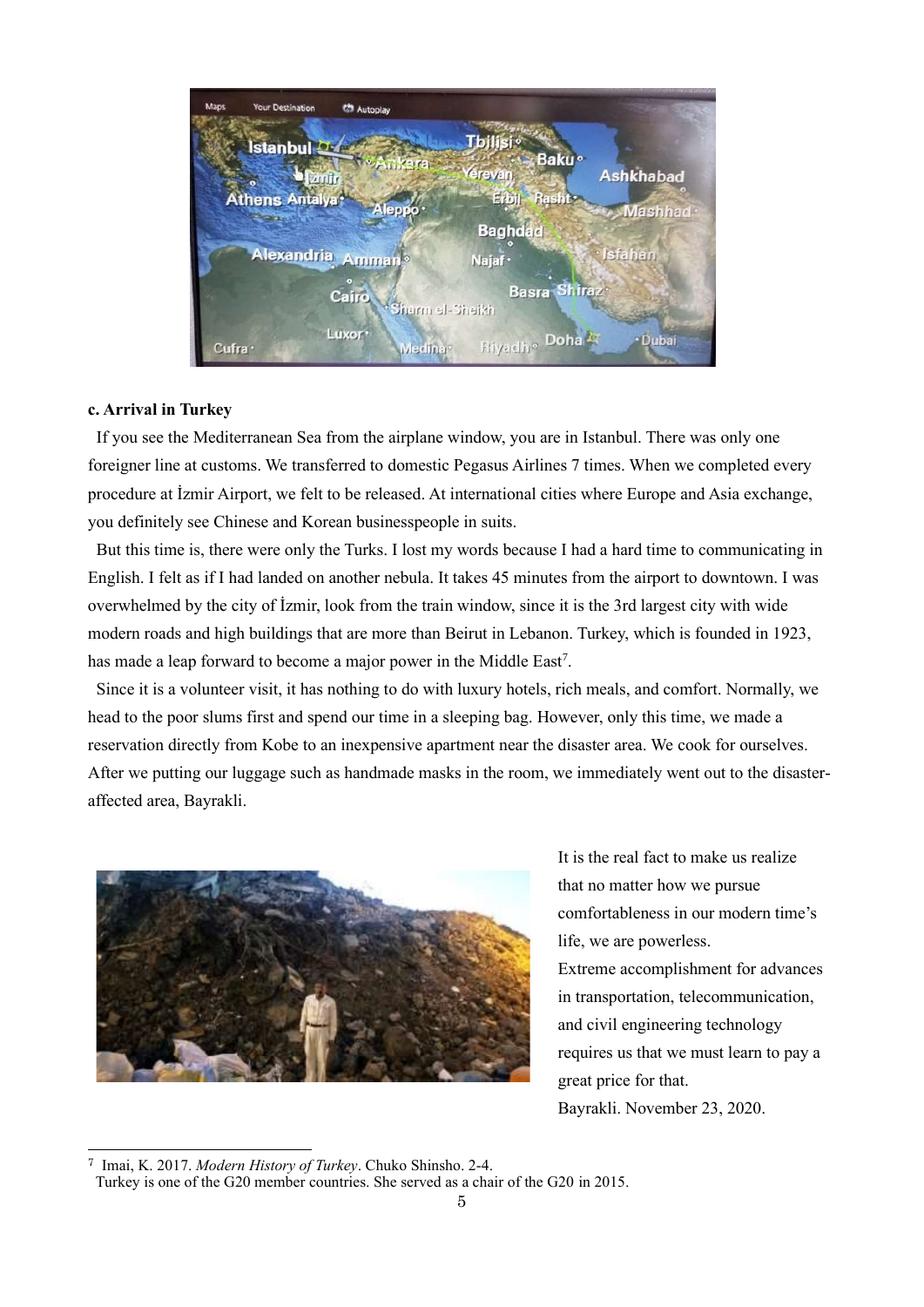High buildings had destroyed, and there were cautious attention signs in Turkish. The guards were watching so that people do not enter a dangerous zone.

# **(3) Be with orphans**

# **a. Visiting of evacuation centers**

On the morning of November 24, we started to go out after having a quick breakfast with bread, yogurt, tomatoes, olives, and tea. By walking for about 45 minutes, we reached the evacuation center for those who lost their homes by the earthquake. We asked if there are any orphans.



Aşık Veysel Evacuation Center. November 24, 2020.



Islamic priests providing spiritual care at Evacuation Center. November 24, 2020.

The care for people's hearts who lost their home, family, and work, was lean to religious people not to specialists. For "cure (treatment)", doctors were stationed at the evacuation center.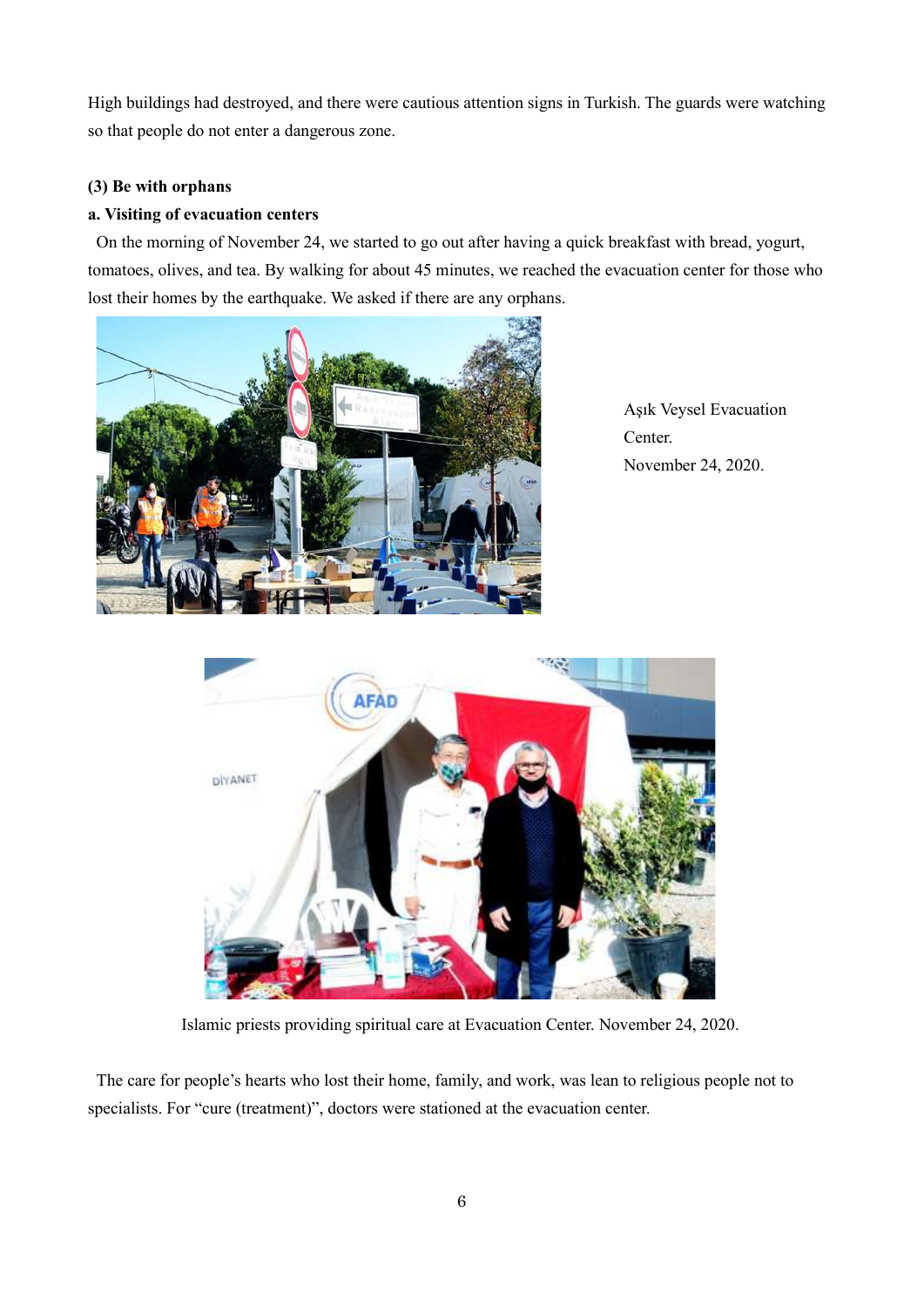

It is the evacuation center for earthquake disaster. For Children, even how difficult is the situation, the place will be a playground. However, if there is no food anymore, Children will do whatever the way that they can overcome their hunger. The responsibility of adults is big.



Children are cheerful even in a difficult situation. and welcome Japanese people who they have never seen before. They feel happiness for handmade masks from Japan.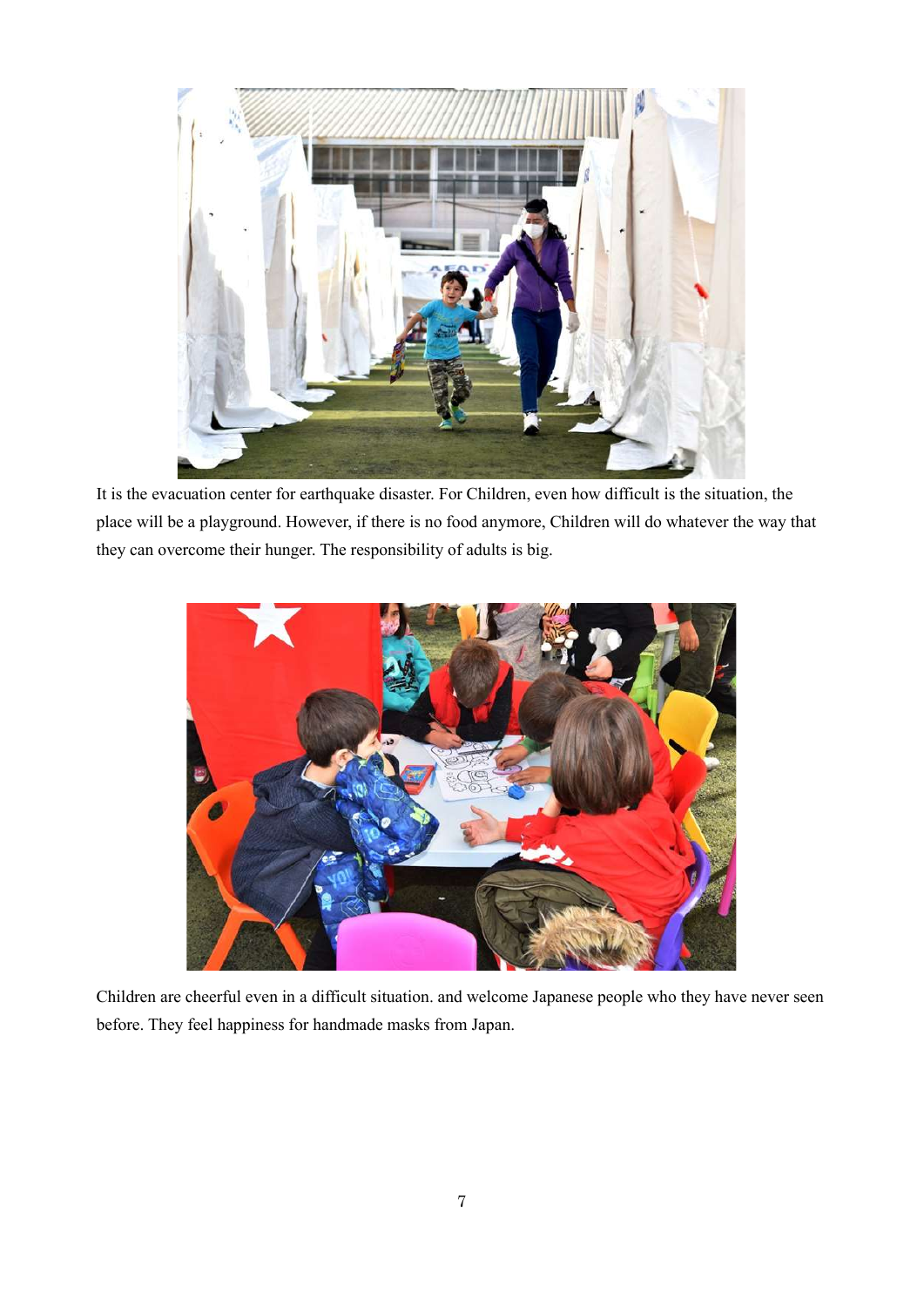# **b. Courtesy visit to Mr. Tunç Soyer, the collective Mayor of İzmir**

Our primary purpose of the visit is to build a nursing home for orphans. We contacted Kobe the collective Mayor of İzmir Tunç Soyer to ask about the situation in İzmir city. We explained our purpose, schedule, and the history of Kobe International Sustaining Organization and asked for a face-to-face meeting. I cannot speak Turkish, so we communicated in English.



Fortunately, Ido Toshizō, Governor of Hyogo Prefecture, and Hisamoto Kizō, Mayor of Kobe, entrusted their letter to us.

Several media companies were waiting for the arrival of the volunteer group from Japan. Under ordinary circumstances, we should visit the governmental office by wearing ties, suits, and polished shoes. However, we have excused those manners because Kore International Sustaining Organization has been building orphan houses all over the world.

We heard the details of the damage from Mayor Soyer, and were able to exchange talking about the importance of education regarding restoration from the Great Hanshin-Awaji Earthquake, the Tohoku earthquake and tsunami, and the 2016 Kumamoto and Ōita Earthquakes.

### **c. Meeting with orphans**

We have started donation activities on November 3. 1 million yen is required to build the orphan's facility in İzmir. We ask for the cooperation of everyone in Japan. We are also looking for five foster parents who will support 3,000 yen a month for orphan's education. The meeting with the orphan brothers became our foothold for the 2nd Turkish Disaster Volunteer. Initially, we were planning to return via Manila, but we received a phone call from Doha to tell us that there is a direct flight from Doha to Narita Airport. Therefore, we had to go to the airport four hours earlier than our original plan. So, we didn't have time to buy any souvenirs at İzmir.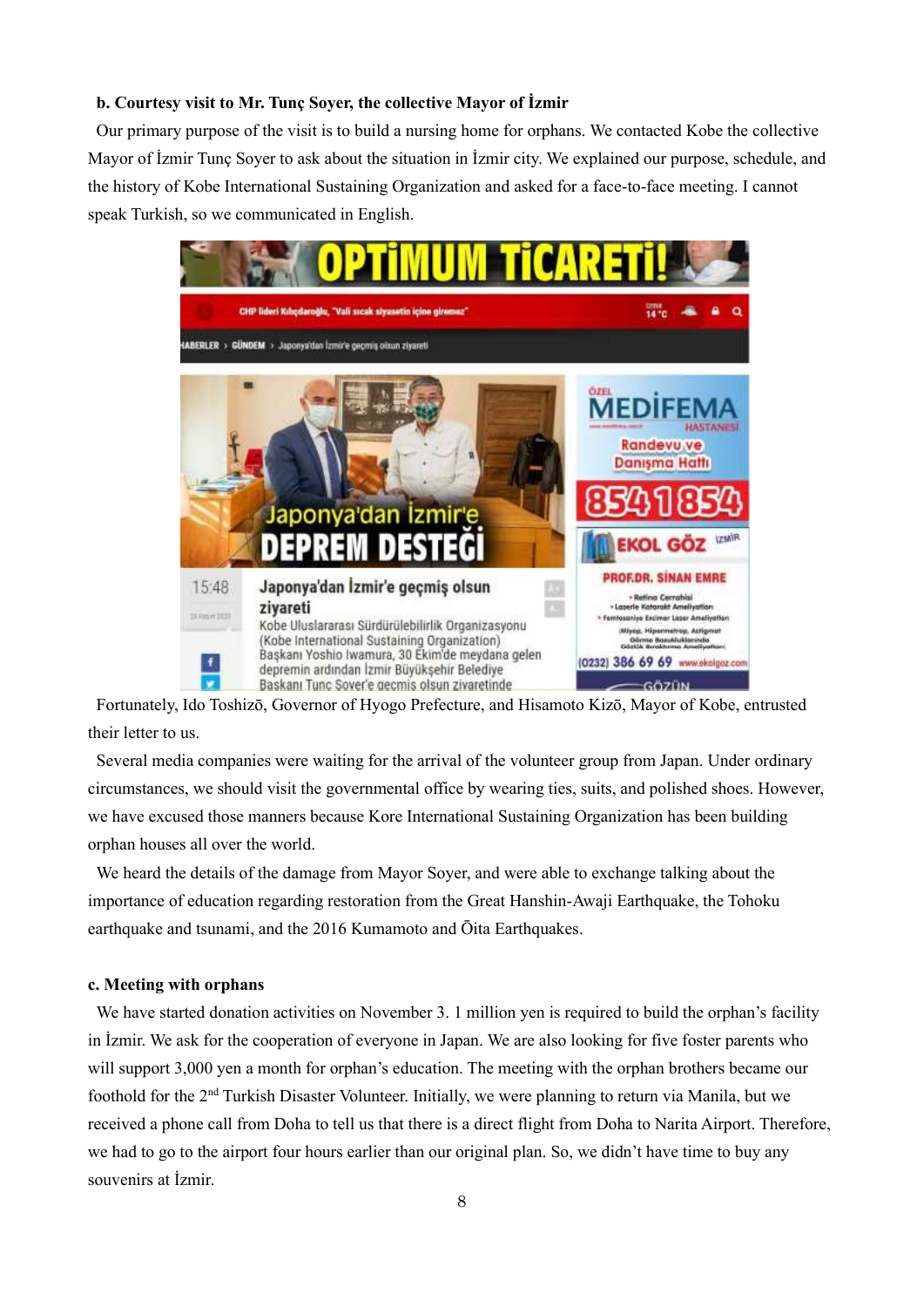

Little Eref (4 years old) was kept holding me and would not let go. Probably, she misses her father. November 24, 2020.



An orphan Mehmet Cavdar (18 years old) lives with her 13-years old brother Melih, November 24, 2020.

We canceled Pegasus Airlines and got Turkish Airlines vacant seats. We flew to Istanbul and filled the time for four hours there and transited in Doha. Since we had to wait for a long time for transit, the airline companies especially let us enter the lounge for limited members, and we had a light meal. Although we arrived at Narita Airport on the evening of November 26, all passengers took 5-6 hours for the test at the quarantine station. Thanks to our sleeping bag, we were able to rest anywhere. Moreover, we were thankful that we were picked up by the organization's car, Toyota HiAce. I thank God that everything was so smooth and it was like a lie because we thought that both entry and exit routes could be impossible.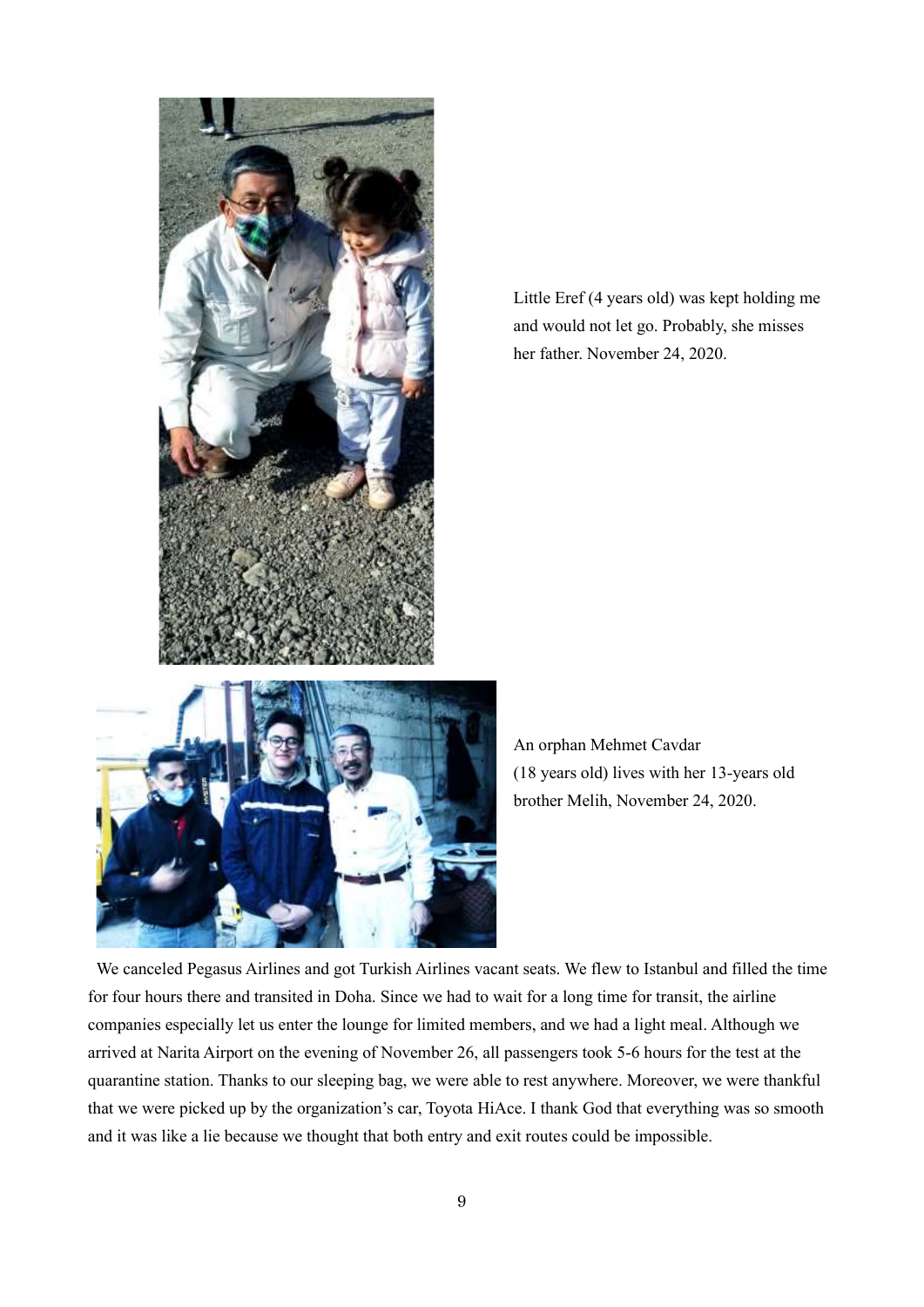# **Part 2 (1) What kind of place is İzmir?**

# **a. What is Ephesus?**

Ephesus was a colonial city of the Ionian in the  $11<sup>th</sup>$  century BC but was subordinated to the Media Persian Empire by Cyrus II of Persia in 546 BC. In 334 BC, Alexander the Great [356-323 BC] was educated by the philosopher Aristotle [384-322 BC]. He defeated Darius III of Persia and built the Greek Empire. Subsequently, Ephesus was occupied by Roman troops and became the capital of the Roman province of Asia in 133 BC, prospering as the largest commercial city in Asia Minor<sup>8</sup>. The Caystrus River, which flows through the city of Ephesus, was required to constantly excavate the sediment that accumulated on the river bed, like the Kuma River and Kawabe River in Kumamoto Prefecture<sup>9</sup>.

The Temple of Artemis in the city was rebuilt in the 4th century BC and had 18 meters high 127 Ionic columns<sup>10</sup>. It was one of the world's seven wonders. The 15-meter-high Artemis statue has many breasts as a symbol of fertility. Still today, miniatures of statues are sold at souvenir shops.

Paul was Jewish but acquired Roman citizenship in 44 AD. Two Jewish consuls, Marcus Antonius and Publius Cornelius Dolabella convened the Jewish Senate and apply for approval from Roman emperor Augustus for Roman citizenship and exemption from military service, and it was admitted<sup>11</sup>. Ephesus became the base of Paul's ministry for about three years from August, 52 AD to October 55 AD. (Acts 20:31).

#### **b. What is Diaspora?**

The Kingdom of Israel in the north was broke up after being destroyed by Sargon II of the Neo-Assyrian Empire in 722  $BC^{12}$ . (2 Kings 17:6) The separated foreign Jews were called to be the Diaspora Gk **διασπορα** *deeasporah* <sup>13</sup>. They were scattered in other places out of Palestine. Most of the Jews from Northern Israel existed and had their own "Archons (rulers)" and senates by centering around Greekspeaking synagogues and build a Jewish community that was given complete self-governing rights. One million people were dispersed in Egypt, Asia Minor (mainly Turkey), and Mesopotamia<sup>14</sup>. (John 7:35, Jacob 1: 1, I Peter 1:1) Josephus records that already the Jews had entered all polis, and it was difficult to find a place without the Jews in 86-87 AD<sup>15</sup>. They had lived 700 years at Cappadocia, Pontus, Phrygia, and Pamphylia that located in Turkey, which was a new land. Therefore, they lost their ability to communicate by listening and speaking in Hebrew. Even among the same Jews, there are Hebrew-speaking Jews " $E\beta\rho\alpha\iota o\iota$ 

<sup>12</sup> Noth, M. 1950. *Geschichte Israel*. Vandenhoeck & Ruprecht. (1983. Higuchi Susumu [Translator]. The Board of Publications The United Church of Christ in Japan. 330) Finegan, J. 1951. *Light from the Ancient Past: The Archeological Background of the Hebrew Christian Religion Vol.1.* Princeton University Press. 208-210. Finegan, Jack. 1961. *Light from the Ancient Past: the archeological background of Judaism and Christianity*. Takahito, Prince Mikasa (Translator). Iwanami Shoten. 220-221.

<sup>8</sup> 1996. New Catholic Encyclopedia Ⅰ. New Catholic Encyclopedia Compilation Committee, Research association. 823.

<sup>9</sup> Bruce, Frederic F. 1993. *Commentary on the Book of the Apostle.* 408.

<sup>10</sup> Pritchard, James B. 1993. *Atlas of the Bible.* Shinkyo Publishing. 175.

<sup>11</sup> Josephus, F. 2000. *Antiquities of the Jews. Vol.4.*Chikuma Shobo. 313-318.

<sup>&</sup>lt;sup>13</sup> Verb "διασπείρω" *diaspeiro* means "intersperse". (Acts 8:1,4,11-19). 1993. *Das Selbstverständnis der jüdischen Diaspora.* Leiden Brill. 73-88.

<sup>14</sup> Boer, H.R. 1987. A Short History of the Early Church. Yasuo Shiono (Translator). Kyobunkwan.

<sup>15</sup> *Antiquities of the Jews.Vol.4*. ibid.,283-284.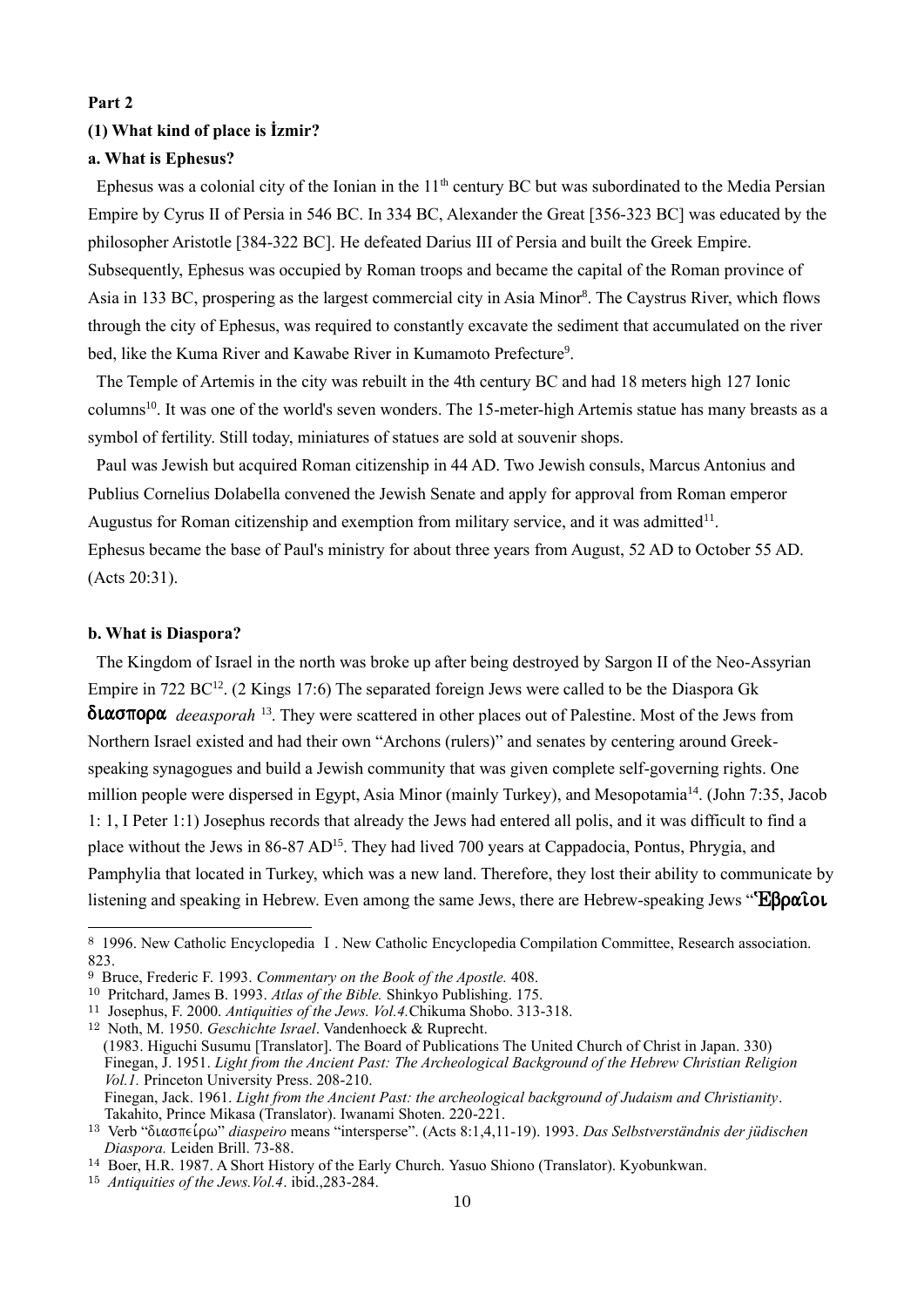*hebraioi*", and Greek-speaking Jew "**Eλληνισταί** *helenistai* Hellenists" (Acts 6:1)<sup>16</sup>. Not everyone was familiar with Torah from an early age, and could not read the Old Testament scrolls at the 13-year-old ritual of Bar mitzvah. On the day of Pentecost, which is said to be the "50th days" from the day Christ was executed, the Jews of the diaspora were also gathering in the temple of Jerusalem (Acts 2:9-10).

### **c. The destruction of Jerusalem – the end of the world.**

Jesus Christ was executed in Jerusalem around 30 AD. About 40 years after that, the Christians in Nazareth, mainly in Jerusalem, had a conflict with the Jews. The Ochlos (people) that Jesus was most interested in were those who could not engage in production, those sick, those with mentally and physically challenging, and those who were displaced from their own hometown. In other words, they are "abandoned people", outcaste people who had no choice but to walk by begging. Therefore, they were treated as disgusting one by Jewish religious leaders, the Jewish community who hold vested interests, and law scholars. Jacob, the first director of the congregation in Jerusalem testified. As it is said, "chosen those who are poor" in "Listen, my dear brothers and sisters: Has not God chosen those who are poor in the eyes of the world to be rich in faith and to inherit the kingdom he promised those who love him?" (James 2:5). Honda Tetsuro, who advocates the theology of liberation in Kamagasaki, says that it does not mean to "make the poor people rich in faith" but they became "worthy people to inherit the Kingdome of equal God", from the original Greek text<sup>17</sup>. Christ gave revelation as "So when you see standing in the holy place 'the abomination that causes desolation,' a spoken of through the prophet Daniel—let the reader understand— 16then let those who are in Judea flee to the mountains. (Matthew 24:15-16, Daniel 9:26-27)"<sup>18</sup> In 66 AD, Syrian Governor Gaius Cestius besieged Jerusalem. But he withdrew from there even Jerusalem was almost fallen. The reason is still unknown. Those Christians who kept the message of Jesus in their mind escaped to Asia Minor direction along mountains from Jerusalem<sup>19</sup>. The "Dead Sea Scrolls" translation committee said that in 68 AD, the facilities of the Qumran Community were destroyed before the Roman army attack, while the Jerusalem Church, which was established around 30 AD that was in a Christian leadership position, had moved to Pella on the eastern part of the Jordan River shortly before the Roman military attack<sup>20</sup>. About 1.1 million Jews were killed and 97,000 were sold as slaves. (Deuteronomy  $28:68$ )<sup>21</sup>

<sup>18</sup> Antiochus IV Epiphanes, a man from more than 2000 years ago who is considered as "the abomination that causes" desolation", and Gessius Florus in 66AD executed ungodly acts in the temple. "The abomination that causes desolation" (שְׁקוֹץ "שְׁקוֹץ "shqutz mshumm in Hebrew [Daniel 11:31, 12:11], βδέλυγμα th/j evrhmw,sewj *bdelugma tes eremosews* in Greek [the First Book of Maccabees 1:54, Matthew 24:15], and *shqutz mshumm bdelugma tes eremosews*) did something bad in the temple. Gessius Florus sent people to the "Holy [temple] treasure" and take away 17 taranto from there under the excuse of presenting it or Caesar. Josephus, F. 1985. *The Jewish War: Flavius Josephus's Books of the History of the Jewish War against the Romans.* Toki Kenji (Translator). 70.

<sup>19</sup> 1986. *History of Eusebius of Caesarea 1.* Hada Gouhei (Translator). Yamamoto Shoten. 139. Before the war [against Roma], the people of the church in Jerusalem were ordered to leave the city and live in the city Pella in Perean by the decree given to the devout people of the land through revelation. Then, the believers of Christ moved there from Jerusalem, thus the Jewish's first capital and the entire Jewish land completely abandoned by the holy people. Hippolytos. 2018. Church Father's Collection 19: The Philosophumena. Onuki Takashi (Translator). Kyobunkwan.

<sup>16</sup> Arai, 1971. *Early Christianity and Gnosticism* Iwanami Shoten. 385-386.

<sup>17</sup> Honda, T. 2009. *Kamagazaki and Gospel-God stand with the smallest one.* Iwanami Shoten. 96-97.

<sup>29-27, 30-32.;</sup> Jaffe, D (ed). 2010. *Studies in Rabbinic Judaism and Early Christianity*. Leyden, Brill. 107-138. Iwamura, Y. 1996. *Magazine Megusuri. No.3*. 6.

<sup>20</sup> Katsumura, H. 2019. *The Dead Sea Scrolls*Ⅹ*: Wisdom Literature*. Pneumasha. 11-12.

<sup>21</sup> Josephus, F. 1985. *The Jewish War: Flavius Josephus's Books of the History of the Jewish War against the Romans*. Toki Kenji (Translator). 281.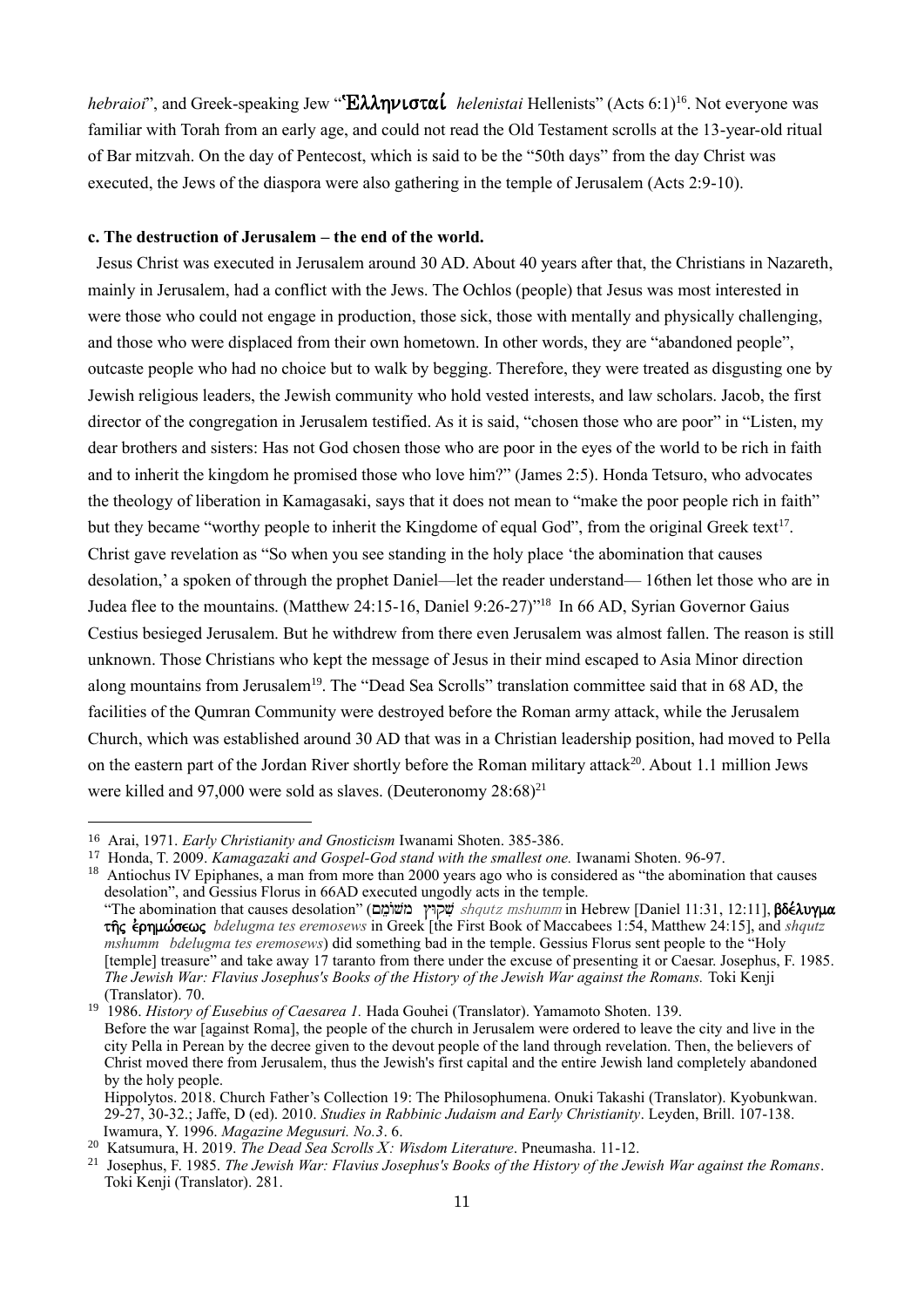Before conversion, Paul was the "killer (Homo necans)<sup>22</sup>" who killed the fist martyr, Stefano. A month ago, an earthquake occurred at Ephesus, Smyrna, and current İzmir, where Paul was most active. Turkey, formerly the Ottoman Empire, became the center of the Islamic world in the Middle East and cannot take our eyes away from  $it^{23}$ .

# **(2) From a binary opposition to the original text of the Bible a. Standards of the Primitive Christian Group**

Paul was persecuted and looked at coldly by fellow Jews, Greeks of Asia Minor, and Romans governors from Rome, and was never welcomed. The purpose of the missionary trip was to share the gospel, not the conversion of others. In Judaism, "circumcision/bris" was the initiation of the joining. "Certain people came down from Judea to Antioch and were teaching the believers: "Unless you are circumcised, according to the custom taught by Moses, you cannot be saved." (Acts 15:1)

On the other hand, what did people who met Christ on their initiation, not doing "circumcision"? Constantine the Great [Constantine I, 280-337] officially recognized the way of Christ in the Edict of Milan (313 AD). In 392, Theodosius the Great declared Christianity as the state church of the Roman Empire.

Early Christianity was made up of poor people living outside the castle gates. Ecclesia (gatherings, churches) was located in a cave that was different from the city and the residence of the citizens inside of the castle gate. There were no more than 50 participants at each Ecclesia. The people who gathered there were not concerned about whether to choose "circumcision" or "baptism". It was around the 3<sup>rd</sup> and 4<sup>th</sup> centuries when "baptism" became an official entrance ceremony. The Latin rites, the seven major sacraments including Mass and Holy Communion, as defined by the Early Church Fathers. The religious power map that separates the "dividing wall", which are "circumcision" or "baptism", had spread again to the Mediterranean coast. (Ephesians 2:14)

Jesus Christ did not give baptize. Paul, who made his first, second, and third missionary trips in Asia Minor, was not interested in "baptizing" neither. In the gospel, death and resurrection of Christ was the main idea. (Ⅰ Corinthians 15:1-3) Beside "death", "bury", and "resurrection", everything is optional. "For Christ did not send me to baptize, but to preach the gospel—not with wisdom and eloquence, lest the cross of Christ be emptied of its power." (I Corinthians 1:17)

Originally, baptism is the Greek word " $\beta \alpha \pi \tau \mathcal{L}(\omega)$ " *baptidzo*. The intention of original meaning is "sink" oneself deep in", "sink oneself from the tip of the head to the toes of the feet", and it is "to let rethink from the bottom". The Greek word "wash, cleanse" is " $\lambda o \hat{v} \omega$  *louo* (Acts 9:37)" and it's different from "purify /  $\alpha$  $\nu$ <sup> $\alpha$ </sup> $\alpha$  *hagnidzo* (John 11:55, Acts 21:24-26)". Therefore, baptism is not a ritual of cleanliness in a fixed form, and that is not just washing. Instead of "baptism", it is to "repent (verb  $\text{UET}\alpha\nu$ ) metanoeho [ $\text{UET}\alpha$ *meta*/chance +  $\nu$ 0 $\hat{\omega}$  *noo*/think])", that is, it asks for "changing the viewpoint". It is "the logic of denial" (Mark 1:15). "*metanoeho*" appears 33 times in the New Testament. Paul demonstrated the noun form of " $\mu \in \alpha \sim \alpha$  *metanoia*" 22 times in the New Testament<sup>24</sup>.

<sup>22</sup> Iwamura, Y. 2016. *Mourning of Christian – the modern view of life and death.* The Japanese Society for The Study of Prayer, Salvation, and Heartmind. 10.

<sup>23</sup> Sasaki, Y. 2012. *For the next 50 years, the world will revolve centering on Turkey*. PRESIDENT Inc. 218-220.

<sup>24</sup> Iwamura, Y. 2009. *Christianity and Death Penalty.* Terra People Association. Kobe City University of Foreign Studies. 6.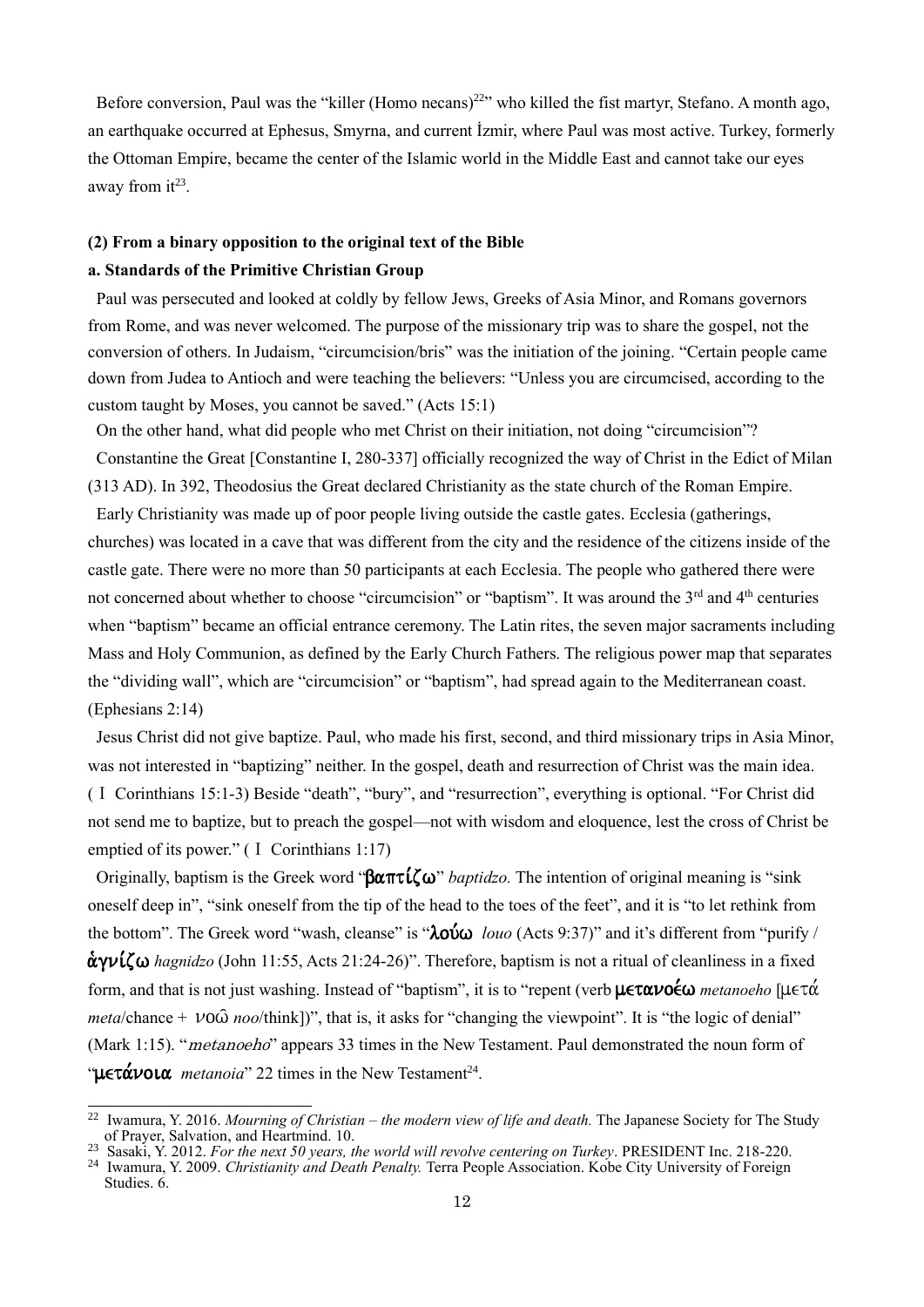# **b. Asia is the primitive Christ community**

Can we say that the history of Christianity is 2,000 years? There is no word of "Christianity (Christianismos)" in the Bible. We have a preconceived idea that Christianity departed from Europe. However, the Arab orthodox of the Middle East, which was persecuted by the Christian world linked to political power, has a history of 2,000 years. Even today in the 21<sup>st</sup> century, it is still widespread in Syria, Turkey, and Egypt. From the Greek word *Other Coupled Transh Commenay* (meaning "the world inhabited by humans"), the English word "ecumenical" was made. "Ecumenicity" is a noun form of "ecumenical"<sup>25</sup>). The "world inhabited by humans" is the "whole world". "*oikoumenay*" is derived from "**O** $\alpha$  *oykos* (house)". The earth can be said to be the "house" of God. In the Early Church of the first century AD, the gospel was proclaimed to "the whole world  $(\delta\lambda n \tau\hat{n})$  **oikoule**  $\nu$  *hole te oikoumene*)". "The whole world" in "And this gospel of the kingdom will be preached in the whole world as a testimony to all nations, and then the end will come" means that "the whole world" of Caesar Augustus [63 BC-41AD] (Luke 2:1). The temple in Jerusalem collapsed in 70 AD, and there were no more churches left throughout the land of Judaism (Jerusalem, Judea, and Samaria) (Acts 1:8). It refers to the territories of "the whole world", such as current Turkey (Cappadocia, Pontus, Asia, Phrygia, Pamphylia), Egypt, Libya, and Rome. (Acts 2:9-10) By Paul, Philip, and Timothy, it extended to "all over the world". (Romans 10:18, I Timothy 3:16). Thus, Paul testified. "The true message of the gospel that has come to you. In the same way, the gospel is bearing fruit and growing throughout the whole world  $\left(\frac{2V}{\mu}\right)$   $\pi\mu\nu\tau\mathbf{l}$   $\tau\hat{\omega}$   $\kappa\acute{o}\sigma\mu\omega$  *en panti to kosmos* [means in the collective world, the universe, the whole of creation]) - just as it has been doing among you since the day you heard it and truly understood God's grace. (Colossians 1:6)" <sup>26</sup> Christ, who is often compared to a farmer, sowed the seed to four soils (Matthew 13:1-9, Mark 4:1-9). So, is there a biblical reason for forced conversion evangelism, such as the Watchtower Christian Society that was born in America, the Church of Jesus Christ of Latter-day Saints, and the enthusiastic Christian organizations in South Korea? Wouldn't we be ignoring the protocanonical books spoken by Christ, Paul and the Apostolic Age? In the Bible, "harvesting" is required rather than the act of evangelism, missionary, and conversion. (John 4:35). The gospel has already extended "to the ends of the world. (Romans 10:18)"<sup>27</sup> If you follow the "eschatology"<sup>28</sup>, which is "premillennialism (the Second Coming before the Millennium)" that is the eschatology of Jesus's second coming, the elitism that pagans will never be able to enter the new Kingdom of God will be developed. So, it will be the act to eliminate pagans. Like the Crusaders, it is heretical and aggressive. Even

<sup>&</sup>lt;sup>25</sup> "Ecumenicity" (Web site of Kobe International Christ Church [http://kicc.sub.jp/ecumensty/\)](about:blank). It shows the qualities and condition of being ecumenical. It is a Super-denomination or Super-denominationalism, which means a globally connected state of mutual confession.

<sup>26</sup> Verse 23 of the context is as follows: "If you continue in your faith, established and firm, and do not move from the hope held out in the gospel. This is the gospel that you heard and that has been proclaimed to every creature under heaven, and of which I, Paul, have become a servant." (Colossians 1:23) "Every creature under heaven" (πάση κτίσει τῆ ὑπὸ τὸν οὐρανόν *pase te ktisei te hupo ton ouranon)* represents not

only the Far East and Latin America, but also on a global scale, the entire universe. <sup>27</sup> Regarding on the verse 10 of the context, the verbalist emphasizes, "Who would hear if there was no preacher?" They think that Evangelism is the God's command (Matthew 28:19) Christ told to make a "disciple", but it is not written that to go out for making a "converter".

<sup>28</sup> In 1848, John Nelson Darby of the Church of the Brethren advocates the "Rapture" and the Second Coming of Christ in the Premillennial Kingdom of Jerusalem, based on the "The Holy Scriptures: A New Translation from the Original Languages by J.N. Darby". Darby is the flag bearer of the evangelist and the teacher of verbal inspiration theory. (Ref. HP of Kobe International Christ Church. http://kicc.sub.jp)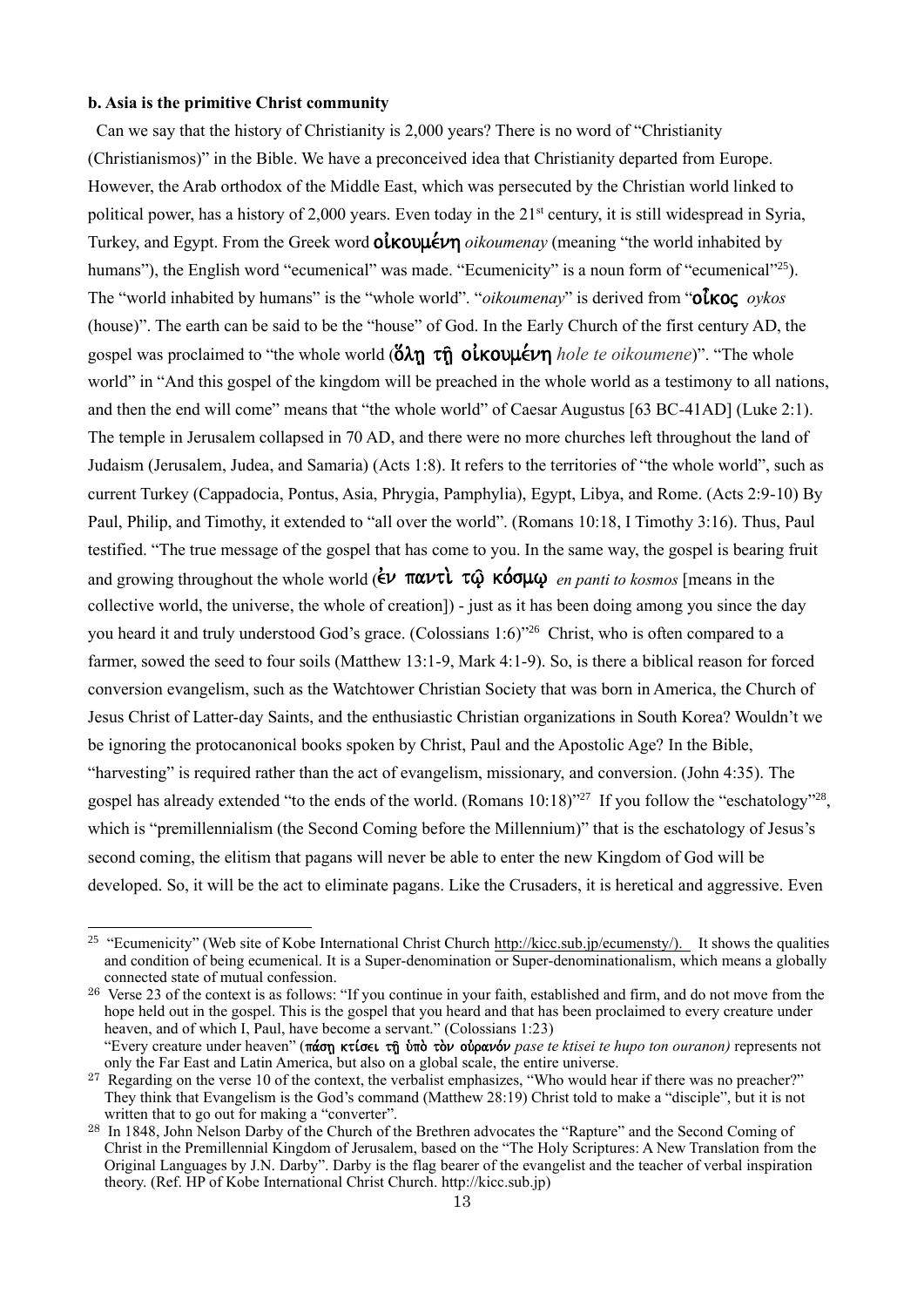they give physical restraint, (mental) torture, and forced conversion to others, they have no qualms about it as even if they had been burned their conscience. "Being patient" that Paul talks about in "Be completely humble and gentle; be patient, bearing with one another in love", is the qualities that the Apostolic Age Christian group had. (Ephesians 4:2)

#### **c. The Christian world that has eliminated heresy**

The ecumenical council was held in 325 AD at Nicaea, West Turkey, which I visited on November 23. At that time, Nestorius [381-451] was the Patriarch of Constantinople [current Istanbul]. In 431, Nestorius opposed the title of "Mother of God/Theotokos" as a "*Dyophysite*" defender. He did not object to Christ having two natures and two materialities. Nonetheless, Cyril of Alexandria [376-444], a Doctor of the Church<sup>29</sup>), dismissed, condemned, and expelled Nestorius at the 3rd Council of Ephesus<sup>30</sup>.

As Nestorians, Assyrians, Ethiopians, and Indians who accepted Christ as a god, and the Oriental believers who accepted Jesus as a human being, they did not accept the Chalcedonian Definition [451 AD] and has been keeping their worship and Bible doctrine to this day. Wolfhart Pannenberg [1928-2014], who founded the Institute of Ecumenism at the University of Munich, made a particularization in "Christology" of both Nestorian and Cyril of Alexandria. Nestorius was ostracized as "Monophysitism" by Cyril of Alexandria, but still, it is unclear what was heresy. Pannenberg made a comment on it. "Attempts to force acceptance of the Chalcedonian Definition…Opened the opportunity for the first major denominational separation of Christianity…The controversy over the beliefs following the Chalcedonian Definition resulted in the weakening of the Christian empire. Eventually, with few battles, areas such as Syria, Palestine, and Egypt where Monophysitism grew popular, were handed over to Islam.<sup>31"</sup> Mizugaki Wataru, who was the chairman of the Japan Society of Christian Studies, told me after my return from Turkey that whether anyone could explain the controversy between the two groups correctly. The reason is that the terms that they used in both groups that are crashing each other cannot be translated accurately into Japanese<sup>32</sup>.

#### **From renunciation of the war of the Apostolic Age to the Crusaders**

Historian Roland H Bainton said, "There is no evidence that there were Christians in the military from the end of the New Testament era to about 170-180 AD"33.

<sup>&</sup>lt;sup>29</sup> Doctor of the Church is the title officially given to a writer who lives in a holy life with having a orthodox teaching and excellent knowledge by the Roman Catholic Church. It was given to Cyril of Alexandria in 1893. He was a radical religious leader who killed the female philosopher Hypatia [370-415].

<sup>1998.</sup> *New Catholic Encyclopedia II*. New Catholic Encyclopedia Compilation Committee, Research association. 278 <sup>30</sup> Mizugaki, W. Odaka, T (eds.). 2003. A History of Christological Controversies. The Board of Publications, the United Church of Christ in Japan. 146-168.

<sup>31</sup> Pannenberg, W. 1964. *Grundzüge der Christologie*. Gütersloher Verlagshaus G. Mohn. (1982. Ikenaga Tomoaki [Translator]. 355)

<sup>&</sup>lt;sup>32</sup> Mr. Mizugaki Wataru is one of the founding executive members of the Kobe International Sustaining Organization. *Grundzüge der Christologie*. ibid., 207-283.

When I was listening to systematic theology at the Kobe Reformed Theological Seminary in 1994, the principal Makita Yoshikazu also clearly stated that Nestorian's claim could not be said a heretical.

<sup>33</sup> Iwamura, Y. 2015. *Christianity and Pacifism - Let's throw away the armors-*. OCC College Lecture. 4-6.; Bainton, Roland H. 1963. *Christian Attitudes Toward War and Peace: A Historical Survey and Critical Re-Evaluation.* by Nakamura Taeko (Trasnlator). Shinkyo Publishing. 83.; Craigie, Peter C. 2001. *The Problem of War in the Old Testament*. Murata Michiya (Translator). Sugu Shyobo. 76-77.; Murata, M. 1996. *War and Biblical Peace*. SeikeiJyusanjixyo Shyupan. 83.; Augustinus, A. 1991. *On the city of God against the pagans V.* Hatori Eijiro (Translator). 57.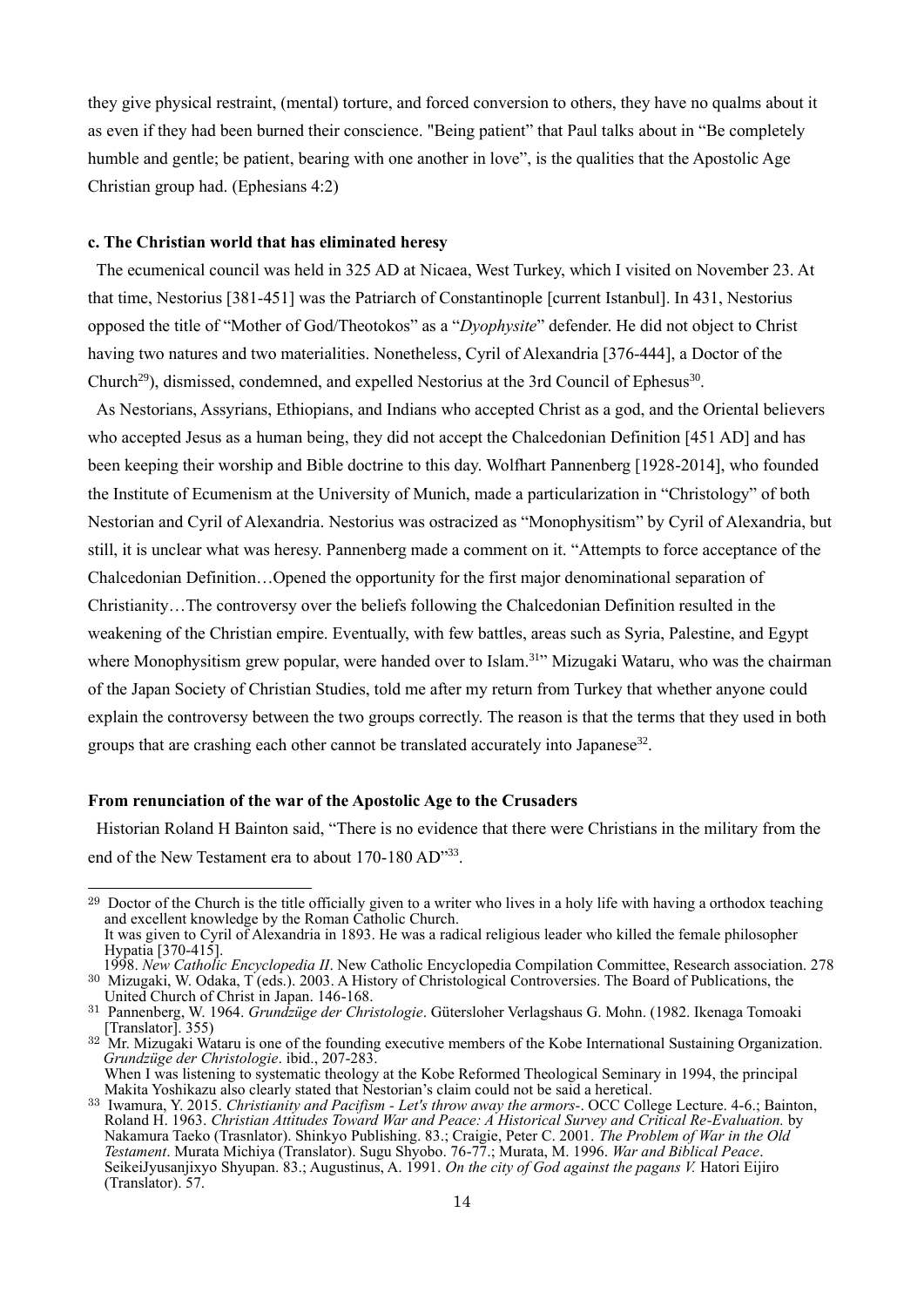Christ himself said, "For all who draw the sword will die by the sword". (Matthew 26:52)

By Saint Ambrose [334-397], who first used the word "Mass", and Augustine [354-430], who is said to be the father of the theology of the Western Church, the view of war transformed 180 degrees from "renunciation of war" to "just war". Augustine, the father of Western theology, says there is a "right war" in the dispute with Donatism

Moreover, Pope Gregory VII [1020-1085] advocated the First Crusade (*praelia sancta*, holy war) at the Council of Clermont<sup>34</sup>. Pope Urban II declared war as, "You all urgently must send reinforcements to your easter companions. The Turks, the inhabitants of Persia, are destroying the churches and playing havoc in the kingdom of God. Make those anathematic people vanished from our land completely"<sup>35</sup>. The Crusaders' expedition had brought about an era of fruitless violence not only in Europe but also in the Middle East<sup>36</sup>.

In the 11<sup>th</sup> and 13<sup>th</sup> centuries, the Roman Catholic Church has a history of the fierce invasion of the Islamic territories with the flag of the cross. Shioriji Kazuko, Especially, Appointed Professor at Tokyo International University, reported what the "crusade" had done. She said that, "Crusaders not only brutally killed Muslims, but also [Arab] Christians and Jews, and also, they burned dead bodies and ate it. This kind of barbaric act that cannot find in any other in world history has been testified.<sup>37</sup>"

American religious sociologist Rodney Stark [1934-] argues that the Crusades expedition was a self-defense act because Islam had overrun the Arab Orthodox and invaded Western Europe. In addition, he defends Crusaders that they were soldiers with pure sincere faith. In his book, he criticizes thoroughly Muslims as uncivilized people as "That is, the sophisticated culture so often attributed to Muslims (more often referred to as "Arabic" culture) was actually the culture of the conquered people- the Judeo-Christian-Greek culture of Byzantium, the remarkable learning of heretical Christian groups such as the Copts and the Nestorians, extensive knowledge from Zoroastrianism (Mazdean) Persia, and the great mathematical achievements of the Hindus (keep in mind the early and extensive Muslim conquests of India.)<sup>38</sup>" Rodney's reputation is circular reasoning. Muslims utilize the achievements of "A". Its leads that by the grace of "A", they could develop their medicine, science, and culture. It is because "A" is a Christian. Therefore, it is the line of argument that

Kondo, G. 2010. *Crusaders ideology*. The 45<sup>th</sup> Bible Seminar. 2.

<sup>34</sup> In that seminar, they quoted "*The Complaint of Peace, translaTranslated from the Querela Pacis* (1517)" of Desiderius Erasmus that "Almost any peace, no matter how incorrect it is, is better than the war which is the most justice one."

<sup>35</sup> Ikeya, F. 2014. *Pope Urban II and the Crusaders*. Yamakawa Shuppansha.

<sup>36</sup> Macquarrie, J. 2008. *The Concept of Peace.* Toubou Yoshinobu (Translator). Shinkyo Publishing. 59. *"It is often that 'Peace' is understood as just a thing to calms the conflict without changing the status quo."*

<sup>37</sup> K. Armstrong. 1991. *Holy Wa*r *the Crusades and their Impact on Today's World*, Shiojiri, K. 2016. *What did the Crusaders bring to Islam?* Bungeishunju. 155. 1991. R H Bainton, 1963. *Christian Attitudes Toward War and Peace: A Historical Survey and Critical Re-Evaluation.* Nakamura Taeko (Translator). Shinkyo Publishing. 83, 144-145. 2016. *The First Crusade: The Accounts of Eyewitnesses and Participants* a Christian historian at Yale University, recorded the crusader's atrocities as "In Solomon's Temple and portico, crusaders kept marching while drenching themselves in the blood up to their knees and the bridles of horses."

Abu Bakr al-Baghdadi of "ISIL: Islamic State in Iraq and the Levant" stated himself as a Caliph and carried terrorist activities in Iraq and Syria. In a speech record released in May 2016, former ISIS highest leader and spokesman Abu Muhammad al-Adnani called Muslims throughout the Middle East to stand against the Jews, "crusade soldiers", and "renegade" spies who in somewhere in the region. In his speech, he begged believers around the world to "use terrorism" and "punish the crusade soldiers (i.e., Westerners)" by executing terrorist attacks, and he gave advises, "It is more favorable and effective for us to target those people who are called 'civilians'. Because, civilians are more harmful and bring more pain, and it will be a greater deterrent to 'Kaffir, Westerners'".

<sup>38</sup> Stark, R. 2016. *God's Battalions: The Case for the Crusades*. Sakurai Yasuto (Translator). 87.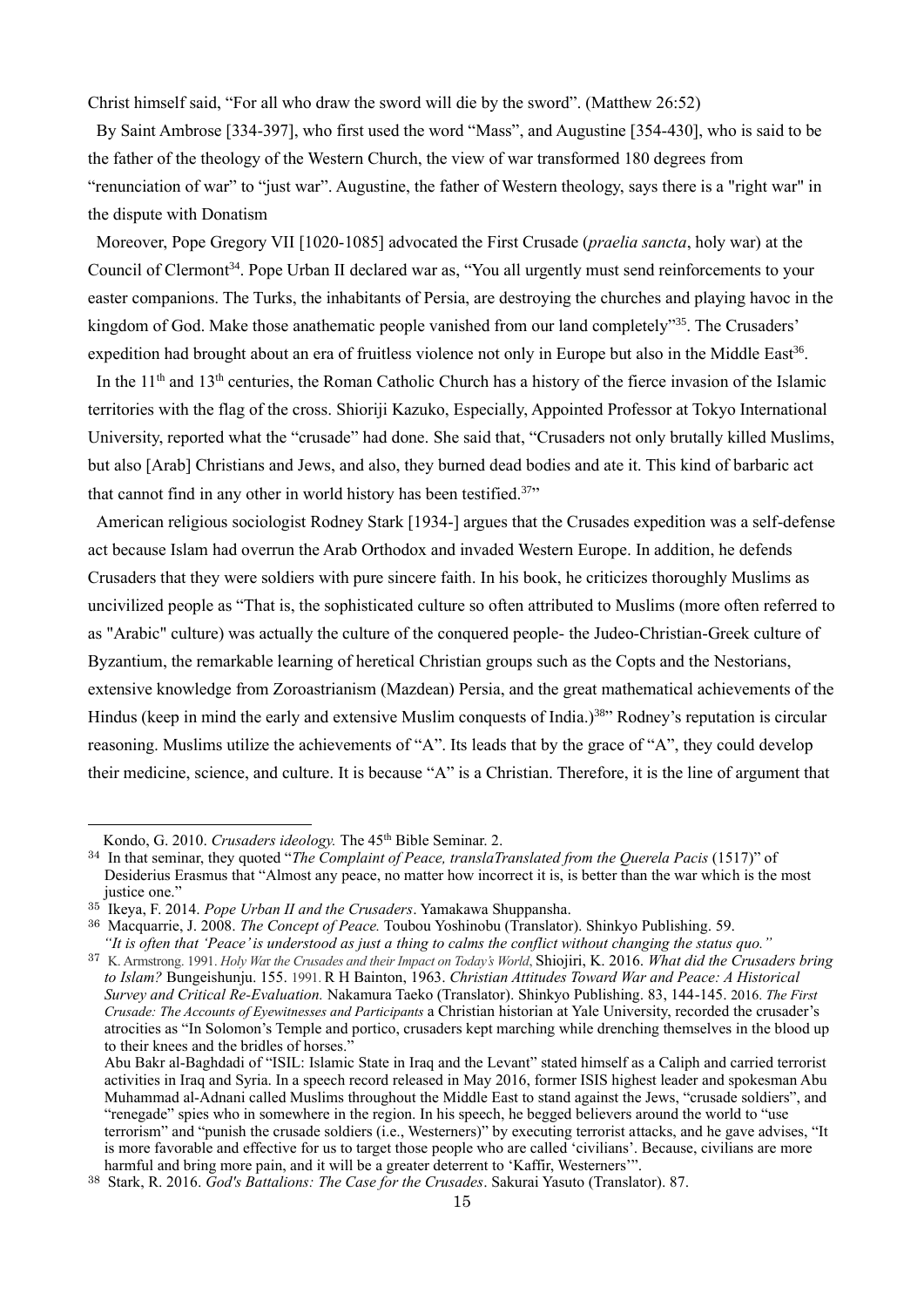Muslims were excluded because they were uncivilized. Rodney's big mistake is that "A" ostracizes them as "heresy" rather than orthodoxy.

He forgot that the medicine, astronomy, and mathematics contained in Islam rather contributed to the West. It is a dualistic idea that preserves "the Clash of Civilizations and the Remaking of World Order", which was published by the American political scientist, Samuel Phillips Huntington in 1993. As long as agrees with a world view like him, the era of Judaism, Christianity, and Islam coexist will not come. It interferes with Christ's  $\alpha \nu \alpha \kappa \epsilon \phi \alpha \lambda \alpha \mu \omega$  *anakephalaio* (means "to sum up all things"). (Ephesians 1:10) It means that it's an enemy of "peace".

People all over the world trembled to see the news that Islamic extremism "ISIL" accused Western countries and the coalition countries of "crusade", and burned prisoners to die. However, regarding the past and present "crusade", jihad<sup>39</sup> and barbaric action, such as oppression of Christians by ISIL, it requires a historical recognition, that is, "What has been will be again, what has been done will be done again; there is nothing new under the sun." (Ecclesiastes 1:9) The Christian world must not forget that the traditional Western Confessing Church did nothing but conducted a forced conversion while despised people of other religions, Islam, Arab Orthodox, Native Americans in North America, and the Inca Empire.

During the Meiji Restoration, there were conditions for hiring foreign missionaries from the American Board. "It is necessary to believe in the belief that the souls of foreigners who believe in Christianity will be a subject to eternal punishment. Those who do not believe in this doctrine, they would never be recommended to be a missionary.<sup>40</sup>"

It is not possible to discuss in the same way between intolerant Christianity that force to convert people and don't give a "baptism" if the person doesn't burn its family Buddhist altar, and tolerant Arab Orthodox. The latter did not exclude pagans such as Islam. The Ecumenical Movement is a super-denominationalism activity among believers in Christ. Ecumenicity, on the other hand, it doesn't undervalue other religious people's worship, doctrine, and spirituality, and it does "*Kyosei* ( $\# \#$ : Life together)"<sup>41</sup>.

Protestant theologian Paul Tillich [1886-1965] says the importance of these issues that lie down in the danger of direct relationship, which does not break link between politics and religion. He pointed out the dangers in Christian theology that, "In the American situation, for one thing, if still there remains a peaceseeking atmosphere, we could repeatedly deny the war. Otherwise, we might continue to justify the war. Through the propaganda during the war, the spirit of the Crusades has lifted.<sup>42"</sup>

# **(3) Christianity in the Middle East**

## **a. Arab Orthodox of 2000**

Arab Orthodox continues to do "*Kyosei* (共生: Life together)" by Ecumenicity in the Islamic world.

<sup>39</sup> Iwamura, Y. 2015. *Misunderstanding toward Islam*. Article 6 Meimai no Kai News. No.22. Minnade Kangaeru 9 Jyo Meimai no Kai.

In the original nature of jihad, the first priority is not the "Holy war" but the effort to overcome the conflict inside of oneself.

<sup>40</sup> 1915. Kubushiro, N. *Constructive Christology*. Shinjin Vol.16. No.11.47-48.

<sup>41</sup> 1982. *The Middle Eastern Churches.* Newsletter No.8 Nov. Arab Christians in Relation to their Muslim Co-Citizens and Neighbors. 51. Other essays can be referred through MECC (Middle East Council of Churches). *History of Middle East Christianity*. 68.

<sup>42</sup> Tillich, P. 2003. *Theology of Peace*. Shinkyo Publishing. 98-99. (Original: Westminster John Knox Press. 1990)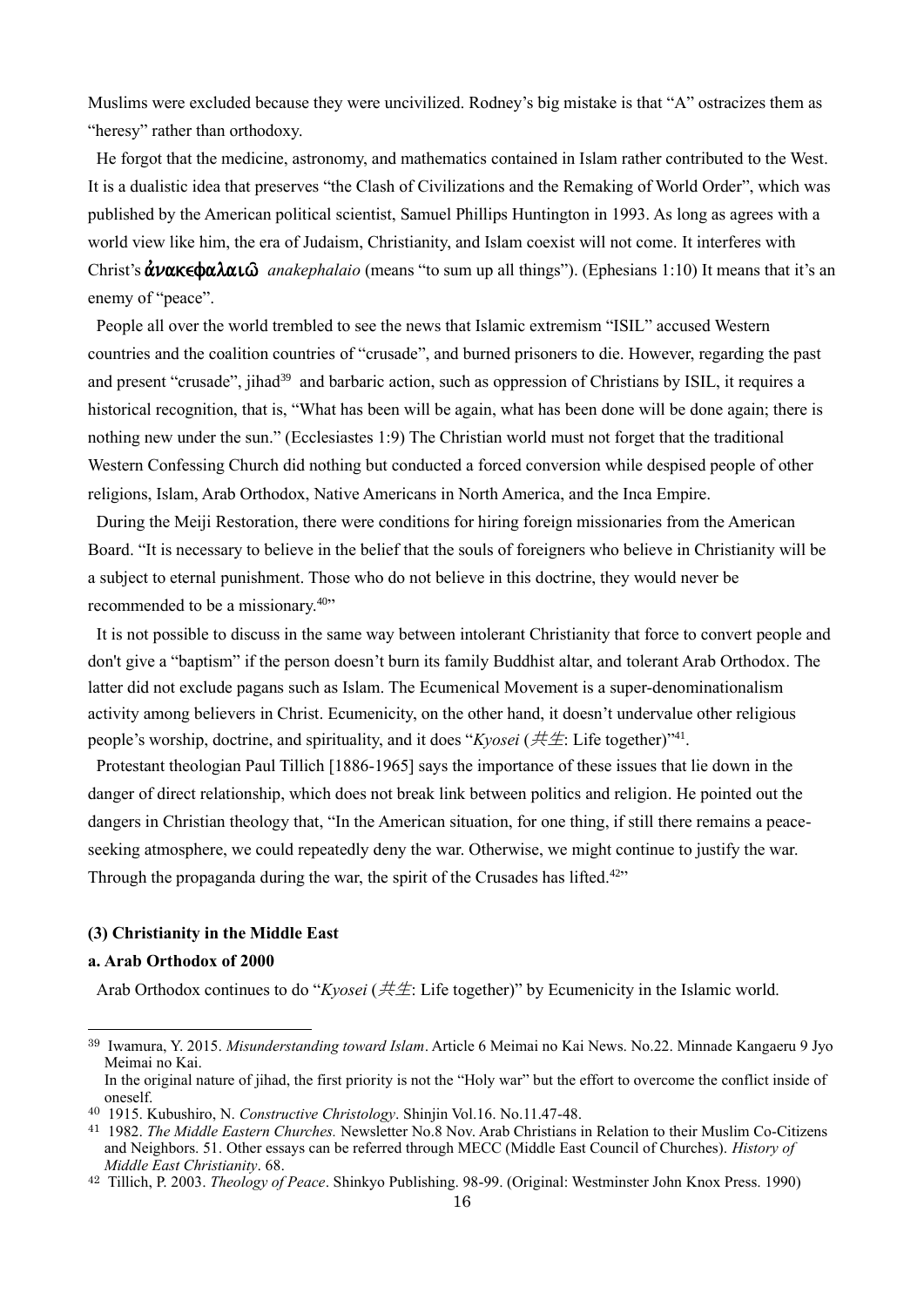Father Jean Corbon, a theologian from Lebanon, says "It explains by the word 'Church of Arab (L'Eglise des Arabes)', a church to do witness among the Arabs, 'a church for the world', and simply not narcissistic church, ….every political choice can be decided freely by each Christians. Political pluralism is not only accepted but recommended.<sup>43</sup><sup>33</sup> Unfortunately, the Western Christian community sees "Ecumenicity = harmonious relationship" with the Arab Orthodox by Islam as an obstacle. They cannot understand the identity of the Arab Orthodox. Judaism, Christianity, and Islam have a common denominator of "People of the Book". Also, in the Arab Orthodox, the church has lived and had dialogues with its neighbors and fellow Islamic citizens in every way. Among Arab Orthodox theologians, some have pioneered a theological dialogue with Islamic religious thoughts. Ecclesia of the Arab Orthodox has empathized with the hardships of all Arabs in the Middle east, the tragedy of Palestine, and the Syrian refugees as their own pain.

#### **b. From Ecumenical to Ecumenicity**

Some Arab Orthodox churches welcomed the spread of Islam when it was born in the 7th century, as that will connect to their "liberation". In fact, in the Islamic community, they were given the status of "protected person (ahl al-dhimma)". Since the 8th century, both Islamic and Arab Orthodox believers have engaged in cultural and intellectual dialogue. They developed Islamic philosophy, science, thoughts, and theological debates. The Arab Orthodox interpreted Muhammad as "walking the path of the Prophets (Saluk fi sabilul Anbiya) and had given a great influence on the Islamic teachers (Sufis).

Arai Masami, a historian specializing in modern Turkish history, indicated her understandings that "According to what Gregory Palamas, the archbishop of Thessaloniki (Thessalonica) in the middle of the 14th century, wrote that 'the Turks' recognized the Arab Orthodox as the same followers of monotheistic religion, and ultimately they thought that is the same religion of Islam." And also, she points out on page 13 of the same book that, "Under the Ottoman-domain society, the "Kyosei (共生: Life together)" of Muslims and Christians was naturally realized."

## **c. "***Kyosei* **(共生: Life together)" of People of the Book**

"Super-ethnic perspective": the spiritual and religious self-consciousness of transcendental beings on the doctrine of creation is common to the three major religions in the world; Judaism, Christianity, and Islam. Since the end of the 13th century, under the Ottoman-domain societies, it was natural thing the coexistence of Islam and Eastern Christian believers. In other words, multi-religious and multi-language stood to reason<sup>44</sup>.

For example, an awareness of halal foods since Islam believers do not eat pork is becoming more and more. However, it is written at Al Maidah 5:5 in the "Quran" (formally known as "the holy Qur'an") as follows. "This day are (all) things good and pure made lawful unto you. The food of the People of the Book is lawful unto you and yours is lawful unto them." So, it is not as strict as Jewish kashrut, it is fine to eat pork that is served at the table by the Arab Orthodox followers whose religious text defines the Old Testament as "the Book". Regarding marriage, in the same verse, it admits that people of the same "book" can marry, for example, it admits to marrying Christian women, even if they have a different religion. It allows marriage

<sup>43</sup> 1993. *History of Middle East Christianity.* Murayama Moriyoshi, 小田原盛忠 (Joint translation). Middle East Council of Churches. The Board of Publications, the United Church of Christ in Japan. 73.

<sup>44</sup> Arai, M. 2002. *The Ottoman Empire VS. Europe*. Kodansha-Metier. 83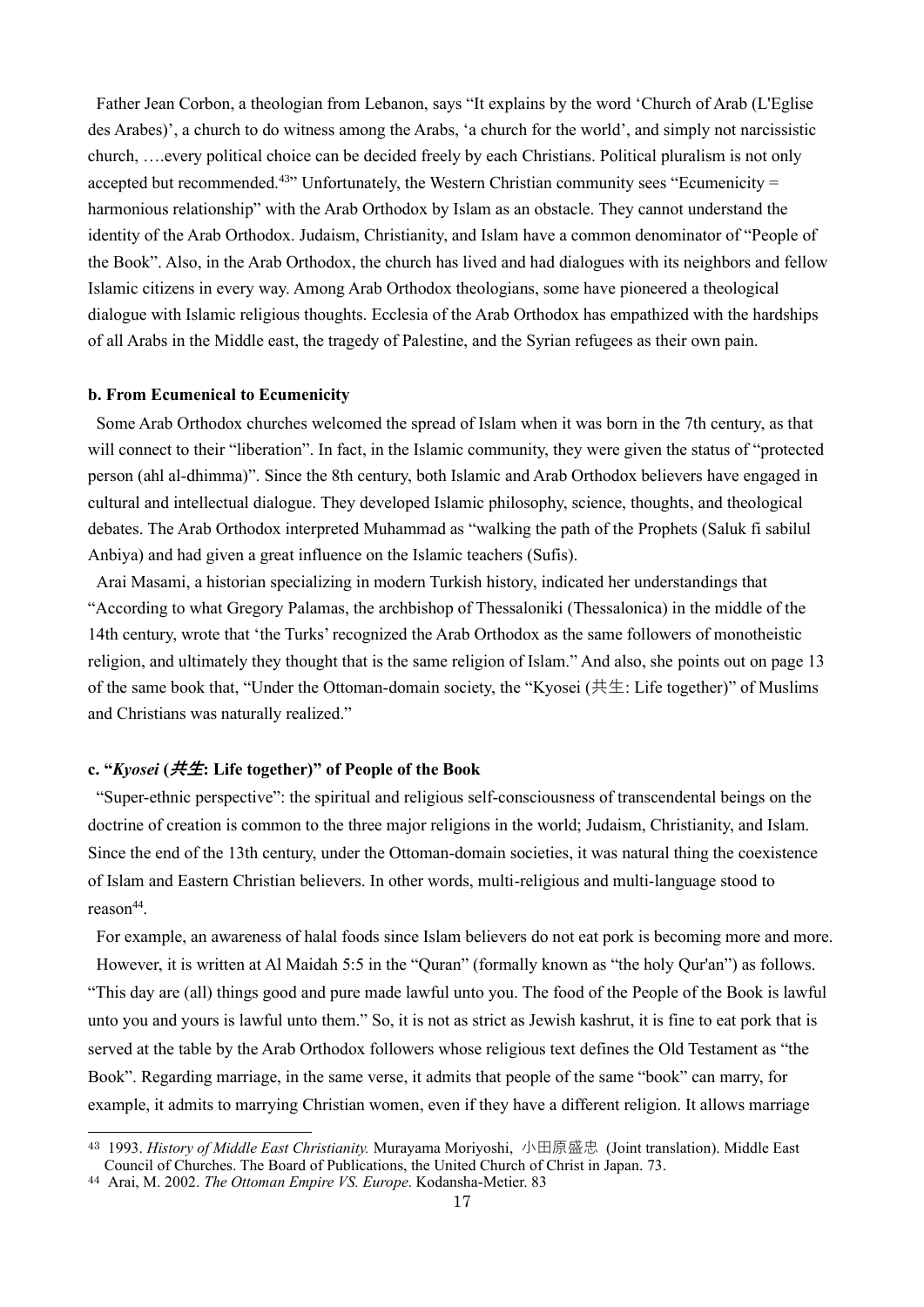between a different religious believer as, "(Lawful unto you in marriage) are (not only) chaste women who are believers, but chaste women among the People of the Book, revealed before your time, - when ye give them their due dowers, and desire chastity, not lewdness, nor secret intrigues if anyone rejects faith, fruitless is his work.<sup>45</sup>"

The Roman Catholic Church has been intolerantly overrun in the Islamic world, destroy mosques and built churches on top of it. John Paul II [1920-2005. Native from Poland] conducted the Mass to ask for forgiveness on March 12, 2000, that "We are asking pardon for the divisions among Christians, for the use of violence that some have committed in the service of truth, and for attitudes of mistrust and hostility assumed toward followers of other religions.<sup>46</sup>"

Murata Michiya, a sociologist, indicated to return to a basic focus on common denominator as, "Religious leaders, in any kinds of religions, should make efforts to send policy-makers and believers who wish for peace and justice into the world. Even in Palestine, it is said that there was a time when Jews and Muslims, Islam and Judaism believers were living together. Perhaps, in a sense, religious leaders and policy-makers at that time did not want to resort to violence and dealt with the problem through 'dialogue', and kept their attitude of listening to the truth of other religions.<sup>47</sup>"

The American poet Eliza Griswold travels around the conflict area in the world as a journalist, and she describes the deep relationship of the two religions, Christianity and Islam. She said, "I also know that Muhammad was kicked out of his village and stoned in Ta'if, but he kept silence and headed to Medina (Al Madinah Al Munawwarah)". According to Muhammad's "Hadith", in 619 AD, he traveled to Ta'if, which is a town at the foot of the Arabian Peninsula and about 110 km southeast of Mecca. Farmers threw stones instead of welcoming him and intended to kick him out even he was full of blood. After that, the Archangel Gabriel (Jibril in Arabic) appeared to the Prophet Muhammad and asked him whether he wishes to revenge against the people of Ta'if or not. The Prophet prayed while wiping away blood on his face as "Lord, forgive them, they don't just don't know", and refused retaliation. Muhammad knew Jesus and his teachings, and before he died, he instructed his followers to die happily for faith like Jesus. The words of Muhammad were just as same as Jesus's crying at the crucified, "Father, forgive them, for they do not know what they are doing<sup>48</sup>."

#### **<Conclusion>**

American missionaries come to the Middle East for evangelism, cross-cultural exchange, and refugee support. However, the Islamic society in the Middle East, which desperately wants sufficient financial assistant, doesn't have "*Jyuen-Ryoku* (受縁力:attitude to accept help/relationship)". Through this Turkey visit, then welcome to "Kayoko Foundation" volunteers for orphans was beyond our imagination. Despite being indecisive Islamic world, Turkey stands firm in Religious pluralism.

I realized that role of religion is huge in areas that face an immediate crisis, such as the Israeli–Palestinian conflict, the capital relocation of the United States embassy to Jerusalem, and the Syrian refugee issue. I got

<sup>46</sup> 2000. NHK. March 13. 6am.

<sup>45</sup> 2016. *The holy qur'an*. Islam International Publications. 317.

<sup>47</sup> Murata, M. *Peace of War and Bible.* Koyo Shobo. 201-202.

<sup>48</sup> Griswold, E. 2010.*The Tenth Parallel - Dispatches from the Fault Line Between Christianity and Islam.* Straus & Giroux, LLC. (2011. Shirasu Hideko [Translator]. Iwamura Yoshio [ed.]. HakusuiSha)